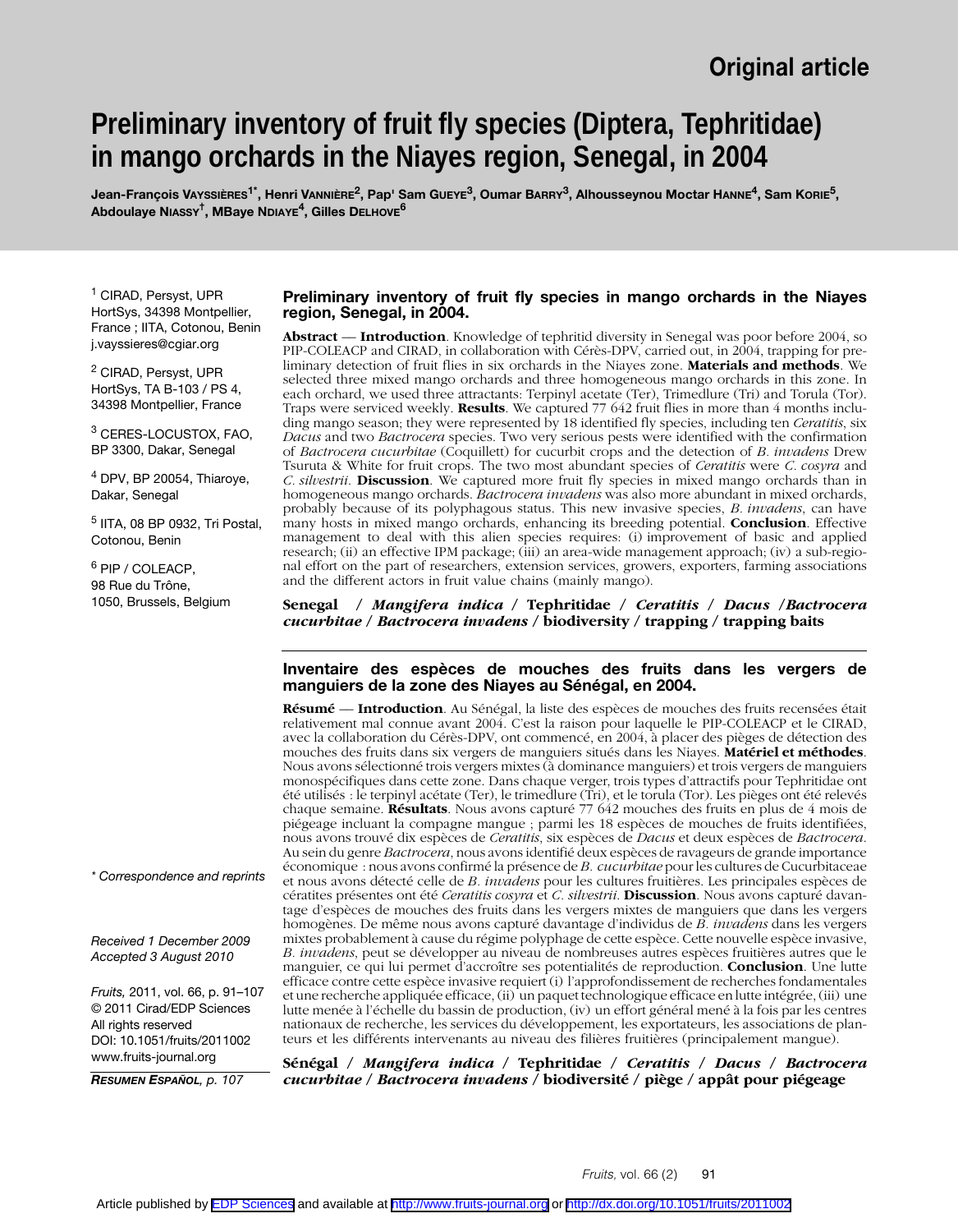## **1. Introduction**

The West Africa region is an expanding export centre of tropical and subtropical fruit, despite capacity that is limited in comparison with Asian or Central and South American production; it has been growing significantly in the last ten years, especially in Senegal [[1](#page-14-0)]. Senegalese production of mango, in particular, has increased twofold in 15 years to reach about 90,000 t in both 2005 [\[1\]](#page-14-0) and 2006. By ripening at the end of the dry season and at the start of the rainy season, the mango is a fundamental source of nutrition for rural populations living in the Sudano-Sahelian regions of West Africa: it is rich in potassium, alpha-carotene, vitamin C and calcium. Mango exports also generate valuable income for Senegal, where mango exportations reached 6,410 t in 2006 [[1](#page-14-0)] to lift Senegal into second place among West African countries exporting mangoes to Europe. However, reliable export markets for mangoes can be guaranteed only when a country is able to produce high-quality fruits, free from disease and insects, especially quarantine pests.

In this context, mango quality in Senegal is hampered not only by socio-economic constraints but also by three kinds of phytosanitary problems: (i) phytopathological (anthracnosis, stem-end rot, *Oidium* and other pathogens), (ii) physiological disorders (jelly seed, soft nose), and (iii) insects. If these phytosanitary problems are controlled, Senegal could become the leading exporter of mango in West Africa. The most destructive of the many harmful insect species are thrips (Thysanoptera) on flowers; mealy bugs (Hemiptera: Pseudococcidae), mainly on leaves; termites (Isoptera: Termitidae) attacking the roots, collar and trunk of live mango trees; and various fruit fly (Diptera: Tephritidae) species in fruits. Our study focused on this last pest group.

A brief review of the extent of fruit fly research in Senegal shows very little has been done to investigate fruit flies, to assess either their prevalence or the losses they cause in Senegal's main horticultural crops. The earliest record is the mission report from a century ago of an Italian entomologist, F. Silvestri, who was looking for natural

parasitoids of medfly in Senegal. Silvestri mentioned the presence of *Ceratitis silvestrii*  Bezzi on the fruits of the shea-butter tree [[2](#page-14-1)]. The record of *Ceratitis giffardi* Bezzi in the same publication probably refers to *Ceratitis cosyra* (Walker) [\[3\]](#page-14-2). De Meyer listed a specimen that is conspecific with other *C. cosyra* material and that originates from Senegal from this period. *Ceratitis bremii*, described by Guérin-Méneville from Senegal in 1843, was checked by De Meyer [[4\]](#page-14-3). *Ceratitis capitata* was also previously listed from Senegal [[5](#page-14-8)] but without a precise first date. Other fruit fly records have covered *Dacini* fly species associated with cucurbit crops such as *Dacus ciliatus* Loew [[6](#page-14-4)[–8\]](#page-14-5) and *Dacus* spp. [[9](#page-14-6), [10\]](#page-14-7). We recapitulated a preliminary list of fruit fly species from the Niayes area and their first records in Senegal (*table [I](#page-2-0)*).

In fact, no real overview of the tephritid species has been reported for this country, especially on fruit crops (mangoes, citrus, etc.). Questions had been asked by a number of people prior to 2004 about the occurrence of many fruit fly species in Senegalese orchards. To get an up-to-date and complete view of the status of fruit fly species living in mango orchards in Senegal, Senegalese teams (CERES-LOCUSTOX and DPV) and PIP-COLEACP-CIRAD carried out an experiment during the 2004 season. It focused on the trapping of fruit flies with several attractants in different types of orchards near Dakar. The experiment that we thus carried out in six orchards in the Niayes region determined the fly species captured, monitored their population fluctuations before, during and after the mango season, and analysed the data.

# **2. Materials and methods**

#### **2.1. Study sites**

The Niayes region in Senegal is characterised by a long sandy strip of 180 km length and 10–30 km width along the Atlantic coast from Thiès (south) to St-Louis (north). This zone is characterised by a Sahelian climate with unimodal rainfall (250– 350 mm yearly) from July to September. It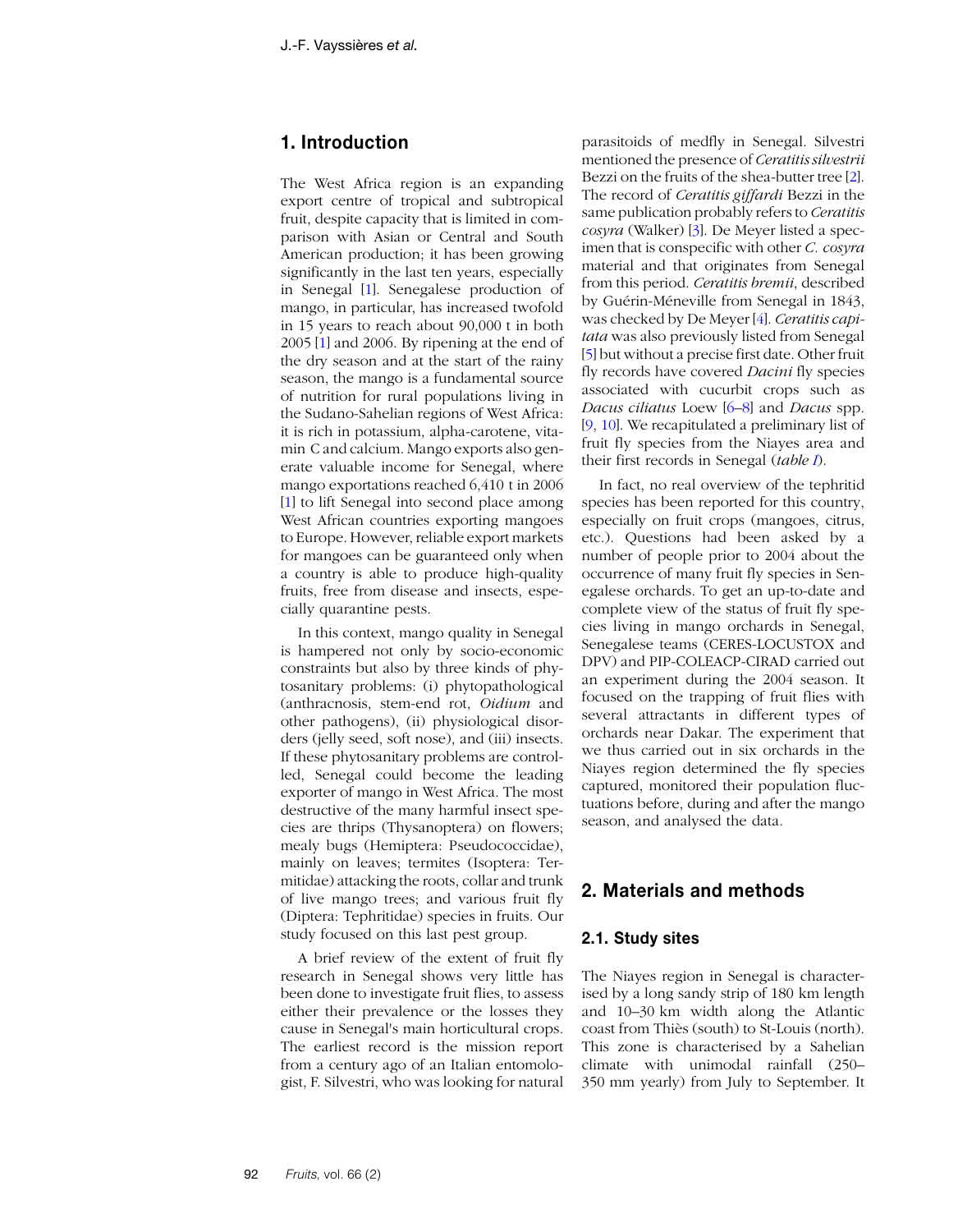#### <span id="page-2-0"></span>**Table I.**

Preliminary list of fruit fly species collected from Senegal.

| Subgenus          | Genus      | Species      | <b>Descriptor</b>    | Date of first<br>citation | Locality of first citation  |
|-------------------|------------|--------------|----------------------|---------------------------|-----------------------------|
| Pardalaspis       | Ceratitis  | bremii       | Guérin-Méneville     | 1843                      | Casamance                   |
| Ceratalaspis      | Ceratitis  | cosyra       | (Walker)             | 1912                      | Dakar                       |
| Ceratalaspis      | Ceratitis  | silvestrii   | Bezzi                | 1913                      | Dakar                       |
| Ceratitis         | Ceratitis  | capitata     | (Wiedemann)          | Before 1992               | Bayakh                      |
| Ceratalaspis      | Ceratitis  | quinaria     | (Bezzi)              | 2004                      | Keur Moussa                 |
| <b>Pterandrus</b> | Ceratitis  | fasciventris | (Bezzi)              | 2004                      | Keur Moussa                 |
| Pterandrus        | Ceratitis  | anonae       | Graham               | 2004                      | Keur Moussa                 |
| Pterandrus        | Ceratitis  | flexuosa     | (Walker)             | 2004                      | Keur Moussa                 |
| Pardalaspis       | Ceratitis  | ditissima    | (Munro)              | 2004                      | Keur Moussa                 |
| Pardalaspis       | Ceratitis  | punctata     | (Wiedemann)          | 2004                      | Keur Moussa                 |
| Zeugodacus        | Bactrocera | cucurbitae   | (Coquillett)         | 2003                      | Dakar                       |
| Bactrocera        | Bactrocera | invadens     | Drew Tsuruta & White | 2005                      | Keur Moussa                 |
| Dacus             | Dacus      | bivittatus   | (Bigot)              | 1984                      | No specified locality given |
| Dacus             | Dacus      | guineensis   | Hering               | 2004                      | Keur Moussa                 |
| <b>Didacus</b>    | Dacus      | ciliatus     | Loew                 | 1984                      | Many                        |
| Didacus           | Dacus      | vertebratus  | Bezzi                | 1984                      | Camberene                   |
| Didacus           | Dacus      | elutissimus  | Bezzi                | 2006                      | Djourbel                    |
| Leptoxyda         | Dacus      | longistylus  | Wiedemann            | 1835                      | No specified locality given |
| Leptoxyda         | Dacus      | xanthinus    | White & Goodger      | 2009                      | Keur Moussa                 |
| Leptoxyda         | Dacus      | pleuralis    | Collart              | 2006                      | No specified locality given |
| Lophodacus        | Dacus      | velutifrons  | White & Goodger      | 2009                      | Keur Moussa                 |
|                   |            |              |                      |                           |                             |
| Lophodacus        | Dacus      | senegalensis | White & Goodger      | 2009                      | <b>Richard Toll</b>         |

is composed of sandy soils cut across by interdune depressions with high agronomic potential. It is both the premier economic region of Senegal, with well-developed peri-urban farming, and the principal fruitproducing area, with many orchards of mangoes and citrus. During the last ten years, it has been the first mango export region, providing 80% of all the country's mango exports. Grafted cultivars predominate because growers were quick to appreciate the comparative advantage of this product for export to Europe.

For our experiment, trapping activities were conducted in the southern zone of Niayes. A total of six sites (*table [II](#page-3-0)*) was selected in (i) Keur Moussa, (ii) Keur Sega, (iii) Notto Gouyé Diama A, (iv) Mbambilor, (v) Keur Ndame Lô, and (vi) Notto Gouyé Diama B. The first three sites were mixed mango orchards, with Kent and Keitt mango trees predominant, and the three other sites were homogeneous Kent mango orchards.

## **2.2. Trapping**

Detection trapping was monitored during 20 consecutive weeks from June to October 2004, the experiment being carried out before, during and after the rainy season. In the Niayes region, the mango fruiting season begins in July and culminates in September, so the trapping period covered this targeted fruiting period.

The same type of device was used for each orchard – nine Tephri traps (from Sorygar SL, Spain), of which three contained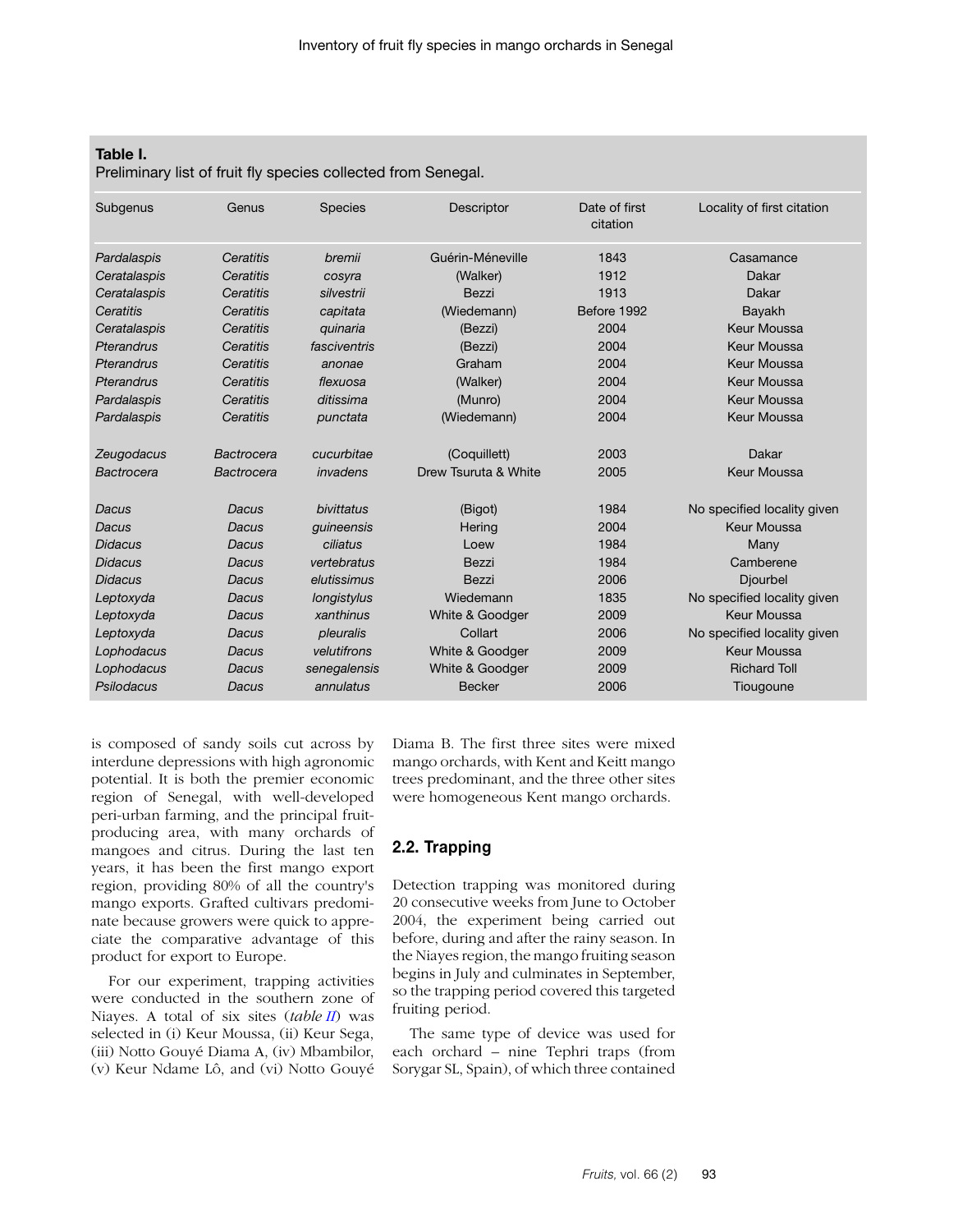<span id="page-3-0"></span>

| Table II.                           | Characteristics of the sites which<br>Niayes region, Senegal, in 2004. |                                      |                                                                                                                                                                                                                       | were surveyed regarding the presence of fruit fly species (Diptera, Tephritidae) in mango orchards in the                                                                                                                                                                                                                                                                                     |                                                                                                                  |
|-------------------------------------|------------------------------------------------------------------------|--------------------------------------|-----------------------------------------------------------------------------------------------------------------------------------------------------------------------------------------------------------------------|-----------------------------------------------------------------------------------------------------------------------------------------------------------------------------------------------------------------------------------------------------------------------------------------------------------------------------------------------------------------------------------------------|------------------------------------------------------------------------------------------------------------------|
| Location                            | GPS coordinates                                                        | cultivars<br>Orchard type<br>Main    | Description of the site                                                                                                                                                                                               | (common name and scientific name)<br>Fruits cultivated                                                                                                                                                                                                                                                                                                                                        | Neighbouring crops                                                                                               |
| Keur Moussa                         | Lat. 14° 46' 32" N; Mixed mango<br>long. 17° 08' 22" E orchard:        | Haden, etc.<br>Kent, Keitt,          | species such as citrus and mango,<br>Large diversity of fruit tree species<br>and with few vegetable crops<br>12 ha planted with many fruit<br>Mango trees > 15 years old<br>for demonstration.<br>productivity: good | Citrus sinensis (L.) Osbeck.; Tangerine, Citrus<br>occidentale L.; Passion fruit, Passiflora edulis<br>reticulata Blanco; Grapefruit, Citrus paradisi<br>Macfad ; Papaya, <i>Carica papaya</i> L; Guava,<br>Mango, Mangifera indica L.; Sweet orange,<br>Annona muricata L.; Cashew, Anacardium<br>Chrysophyllum albidum G. Don; Soursop.<br>Psidium guajava L.; African star apple,<br>Sims. | Cucurbita pepo L.,<br>Cucumis melo L.,<br>Cucurbitaceae:<br>Citrullus lanatus<br>(Thunb.) Mats.                  |
| Keur Sega                           | Lat. 14° 48' 01" N; Mixed mango<br>long. 17° 08' 22" E orchard:        | Keitt, Kent.                         | mainly with mango and secondary<br>Mango trees: 10 to 12 years old<br>80 ha, commercial farm planted<br>productivity: good<br>vegetables.                                                                             | Citrus sinensis (L.) Osbeck; Lemon, Citrus limon<br>Mango, Mangifera indica L.; Sweet orange,<br>(L.); Tangerine, Citrus reticulata Blanco;<br>Grapefruit, Citrus paradisi Macfad                                                                                                                                                                                                             | Solanum melongena L.<br>Cucumis melo L.,<br>Cucurbitaceae:<br>Citrullus lanatus<br>(Thunb.) Mats.<br>Solanaceae: |
| Notto Gouyé<br>Diama (A)            | Lat. 14° 58' 17" N; Mixed mango<br>long. 17° 00' 09" E orchard:        | Kent, Keitt.                         | 90 ha, commercial farm with mango<br>Mango trees > 12 years old<br>(50%) and citrus (50%)<br>productivity: medium                                                                                                     | Citrus sinensis (L.) Osbeck; Lemon, Citrus limon<br>Mango, Mangifera indica L.; Sweet orange,<br>(L.); Tangerine; Citrus reticulata Blanco;<br>Grapefruit, Citrus paradisi Macfad                                                                                                                                                                                                             | Cucurbita pepo L<br>Cucurbitaceae:                                                                               |
| Mbambilor                           | long. 17° 11' 03" E mango orchard                                      | Lat. 14° 48' 08" N; Homogeneous Kent | 6 ha, small pure mango orchard<br>Mango trees: 6 years old<br>productivity: low                                                                                                                                       | Mango, Mangifera indica                                                                                                                                                                                                                                                                                                                                                                       | Mango                                                                                                            |
| Ndame <sub>Lo</sub>                 | long. 17° 05' 40" E mango orchard                                      | Lat. 14° 51' 17" N; Homogeneous Kent | 10 ha of pure mango orchasd<br>Mango trees: 7 to 8 years old<br>productivity: good                                                                                                                                    | Mango, Mangifera indica L.                                                                                                                                                                                                                                                                                                                                                                    | Mango                                                                                                            |
| Notto Gouyé<br>Diama <sub>(B)</sub> | long. 17° 01' 08" E mango orchard.                                     | Lat. 14° 58' 29" N; Homogeneous Kent | 4 ha of pure mango surrounded by<br>Mango trees: 6 to 7 years old<br>small mango orchard.<br>productivity: good                                                                                                       | Mango, Mangifera indica L.                                                                                                                                                                                                                                                                                                                                                                    | Cucurbita pepo L.,<br>Cucurbitaceae:<br>Citrullus lanatus<br>(Thunb.) Mats.                                      |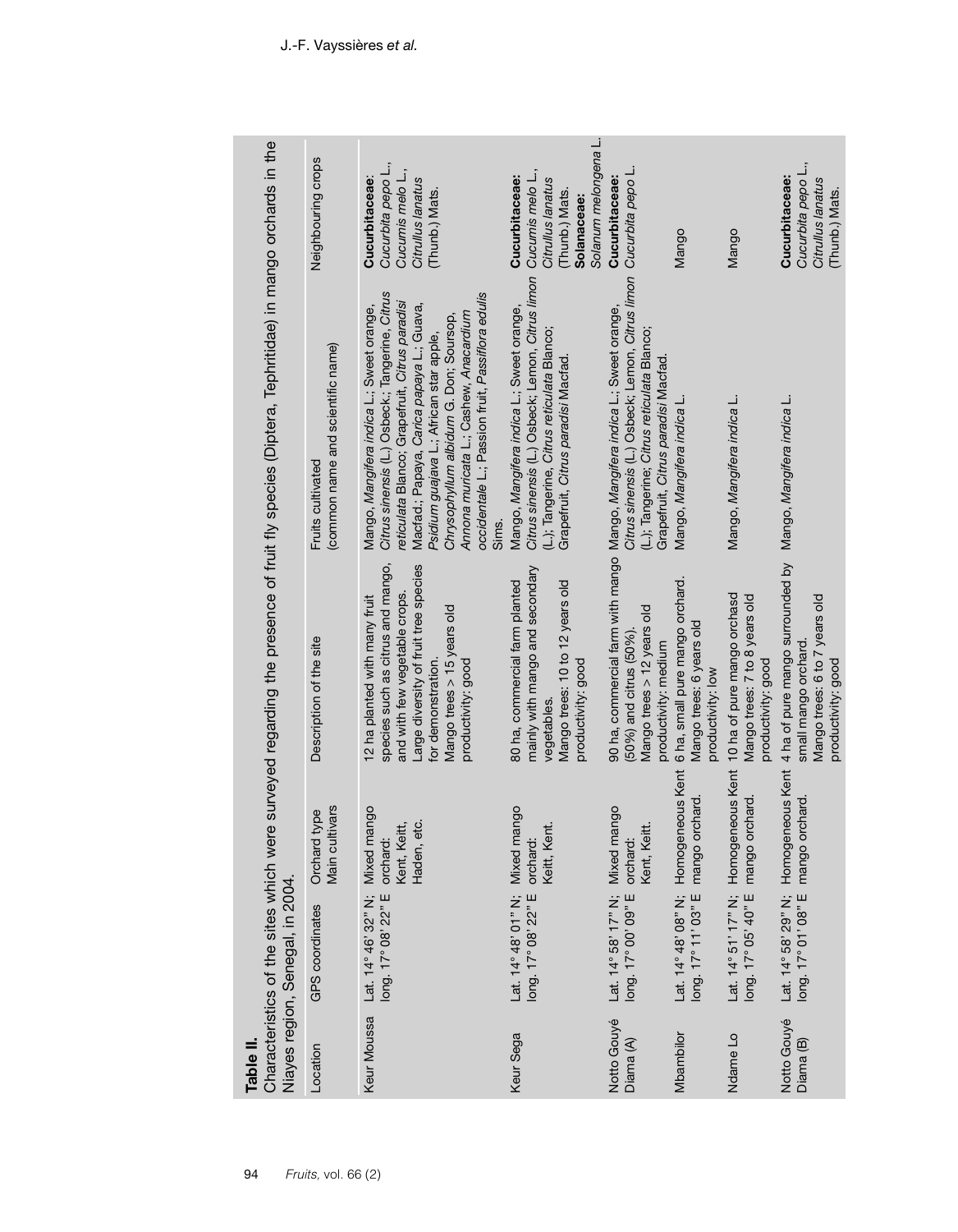Terpinyl acetate (Ter) and three contained Trimedlure (Tri), both substances being diffused from solid cylindrical substrates or plugs (from IPS Ltd., England). The final three traps were baited with Torula yeast (Tor) using three tablets (from Chemtica Int., Costa Rica) in 300 mL of water per trap. In most orchards, the traps were placed in a "Latin square" distribution. Traps were suspended in the mango trees on branches in the lower third of the foliage, where they could be reached by hand. In order to prevent any potential weaver ant activity, the wire holding the trap was coated with thick grease. However, the density of weaver ants was quite low in this region.

Traps were serviced once a week. In each trap, the captured flies were counted, removed with tweezers and preserved in small vials containing alcohol (70°) once a week. Vials were labelled and transported to the laboratory. Parapheromone lures and insecticide cubes were changed at the end of every fourth week. The protein bait was replaced once a week after carefully cleaning the different traps.

#### **2.3. Identification**

By December 2004, the preserved fly species were identified by using De Meyer's articles [\[3,](#page-14-2) [4](#page-14-3), [11](#page-14-9), [12](#page-14-10)] and the White and Elson-Harris book [[5](#page-14-8)].

Some undetermined Dacinae specimens were sent to Ian White (BNHM-London, UK) for identification, while some specimens of Ceratitinae fly were also sent to Marc De Meyer (RMCA, Tervuren, Belgium).

#### **2.4. Statistical analysis**

All statistical analyses were conducted with SAS software [\[13\]](#page-14-15). The linear mixed-effects model analysis of variance (ANOVA) procedure, PROC MIXED, was used. The mixed model analysis is well able to adjust for the serial auto-correlation among repeated samples on each experimental unit over the weeks and months of data collection, as well as being able to evaluate appropriately the variance-covariance test structure of several sources of random error terms involved [\[14\]](#page-14-16). We considered the "orchard type" and "attractant" as the fixed effects factors, and "locality" (nested) within orchard type, sample months and sample weeks (nested) within months as the random effects factors. Again, counts of trapped insects were  $log10(x+1)$ -transformed before analysis to stabilise the variance. The ANOVA was followed by pairwise *t*-testing to compare the means of the two orchard types and the means of the three attractant baits. We also examined the nature of the interaction between orchards and attractants wherever it was significant. The analysis was done for each insect species greater than 100 in numbers trapped, since the attractants and insect abundance seem to be insect-specific.

The individual sample trap counts of the insect species (for species' overall total counts greater than 1000) were analysed by the Shannon-Weaver diversity index (*H'*). Jain *et al*. [\[15\]](#page-14-11) gave *H'* as:

 $H' = \sum P_i$  log *e*  $P_i$ , where *k* is the number  $i = 1$ *k*

of classification classes of insect abundance and  $P_i$  is the proportion of the total number of entries (or cell count, *N*) in the class. *H'* was estimated for each insect species by locality. There were six localities used in all and they fall into the two orchard types: mixed and homogeneous. Each value of *H'* was standardised by dividing it, by its maximum value ( $log_e k$ ), in order to keep the values in the range of  $0-1$  [\[16\]](#page-14-12). A one-way analysis of variance of the non-transformed *H'* was performed for each locality using all classifying insect types.

The Shannon diversity index has been used to determine the evolution and distribution pattern in several insect groups in relation to trapping [\[17\]](#page-14-13) and also in Tephritidae biodiversity [\[18\]](#page-14-14).

Furthermore, hierarchical cluster analysis of the diversity indices obtained for the localities sampled was used to assess the level of intra-orchard type similarities based on the various insect species trapped. This was done using the cluster procedure of SAS.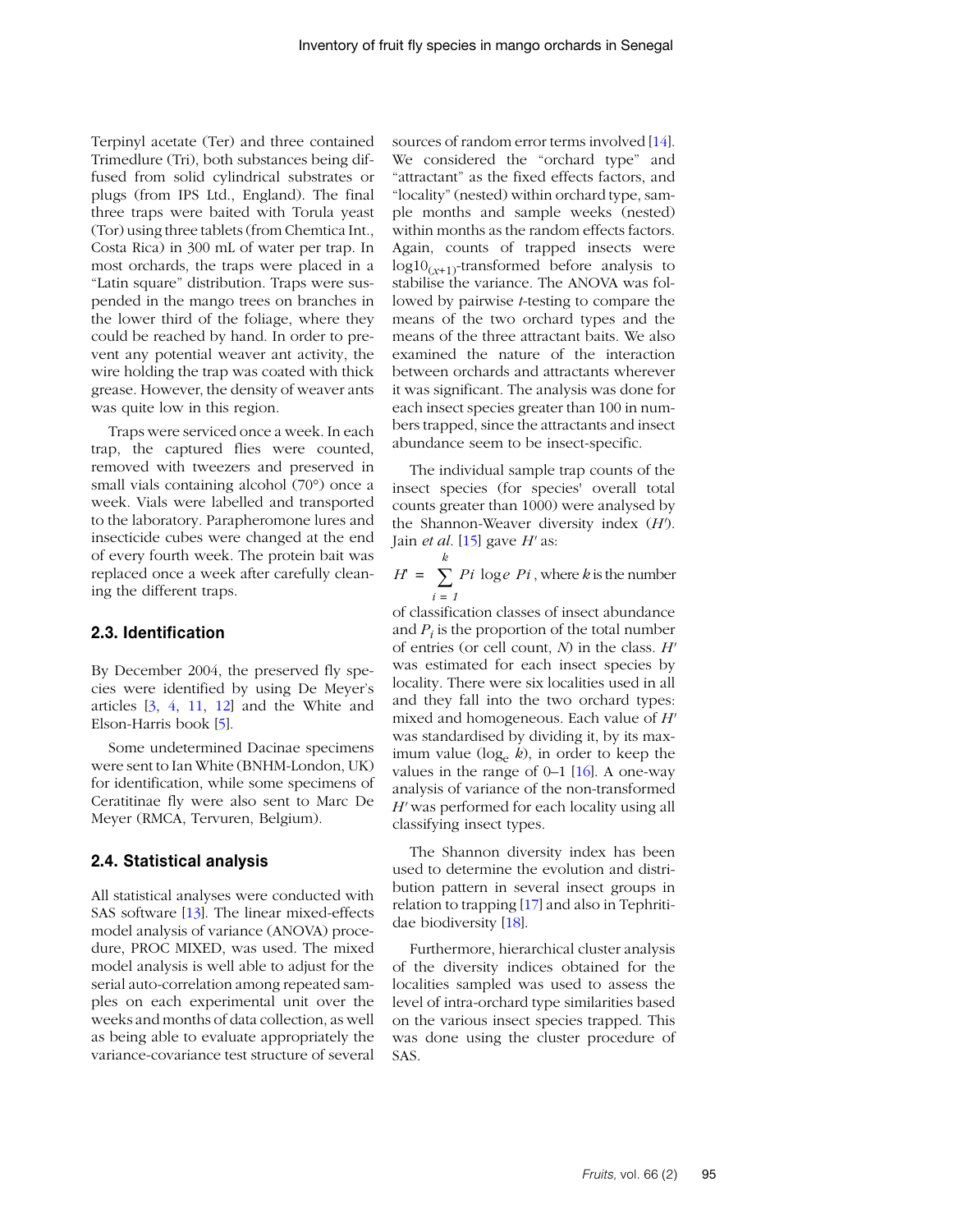# **3. Results**

## **3.1. Preliminary inventory**

At this step, a total of 18 species was determined.

The fruit fly species captured in the traps from the different orchards (*table [III](#page-6-0)*) were: *Ceratitis cosyra* (Walker), *C. silvestrii* Bezzi, *C. quinaria* (Bezzi), *C. fasciventris* (Bezzi), *C. capitata* (Wiedemann), *C. ditissima* (Munro), *C. anonae* Graham, *C. bremii* Guérin-Méneville, *C. punctata* (Wiedemann), *C. flexuosa* (Walker), *Dacus ciliatus* Loew, *D. vertebratus* Bezzi, *D. bivittatus* (Bigot), *D. guineensis* Hering, *D. xanthinus* White & Goodger, *D. velutifrons* White & Goodger, *Bactrocera cucurbitae* (Coquillett) and *B. invadens* Drew Tsuruta & White.

*Ceratitis cosyra*, *C. silvestrii*, *C. fasciventris*, *C. capitata*, *C. ditissima*, *C. anonae*, *D. ciliatus* and *B. invadens* were captured in all six orchards. *Bactrocera cucurbitae* and *C. quinaria* were mainly captured in Keur Moussa, Keur Sega and Notto Gouyé Diama A. Other species such as *C. bremii*, *C. punctata*, *D. vertebratus*, *D. bivittatus*, *D. guineensis*, *D. xanthinus* and *D. velutifrons* were mainly captured in Keur Moussa, Keur Sega and Notto Gouyé Diama A, which are all mixed orchards, and a few specimens in homogeneous orchards (*table [III](#page-6-0)*).

This study collected 11 fruit fly species, mainly in Keur Moussa, which had not previously been collected in Senegal, let alone the Niayes area (*table I*).

#### **3.2. Lure response**

For all insect species, the ANOVA results indicated a highly significant attractant effect of the lures used. However, the pattern of the attractants' mean differences depended on the insect (*table [IV](#page-7-0)*). Three distinct patterns emerged: (a) very high insect counts by Ter, while Tor and Tri caught very low and nearly equal numbers of *C. cosyra*, *C. quinaria* and *C. silvestrii*; (b) very high insect counts by Tor, while Ter and Tri caught very low and equal numbers of *B. invadens*, *B. cucurbitae* and *D. ciliatus*; (c) very high insect counts by Tri, while Tor and Ter caught very low and nearly equal numbers of *C. fasciventris*, *C. anonae* and *C. capitata*.

The attractant Terpinyl acetate (Ter) was a significantly better attractant for *C. cosyra* (F1.330 = 484.13, *P* < 0.001), for *C. quinaria*  $(F_{1,326} = 17.43, P \le 0.001)$ , and for *C*. *silvestrii* (F<sub>1.329</sub> = 924.06, *P* < 0.001). It is a relevant attractant for these three fly species.

The attractant Trimedlure (Tri) was a significantly better attractant for *C. fasciventris* (F1.329 = 66.78, *P* < 0.001), for *C. anonae* (F1.329 = 31.18, *P* < 0.001), and for *C. capitata* (F<sub>1.328</sub> = 57.03, *P* < 0.001). It is a relevant attractant for these three fly species.

The attractant Torula pellets (Tor) was a significantly better attractant for *B. invadens* (F1.328 = 91.45, *P* < 0.001), for *B. cucurbitae* (F1.329 = 12.29, *P* < 0.001), and for *D. ciliatus* ( $F_{1,329} = 31.54$ ,  $P < 0001$ ). They are suitable for attracting all the fly species present in or around orchards.

## **3.3. The abundance of different fruit fly species for each type of orchard**

Overall, the abundance of insect species for mixed and homogeneous orchards was 59.1% and 41.9%, respectively, where these percentages refer to the total catch. The percentage ratio [mixed : homogeneous] varied from [53 : 47] for *C. cosyra* to [99 : 1] for *B. cucurbitae*, indicating quite high species counts caught in mixed orchards rather than in homogeneous orchards. Analysis of variance of the abundance revealed a significance difference between mixed and homogeneous orchards' overall species counts  $(F_{1,3210} = 31.42, P < 0.001)$ , but there were no significant differences between localities (within orchard types)  $(F_{4.3210} = 0.60, P = 0.66).$ 

The study of abundance of each fruit fly species in the two types of orchards (mixed or homogeneous) shows that the total of individuals of the different fruit fly species is generally higher for mixed mango orchards than for homogeneous mango orchards. Furthermore, some fly species,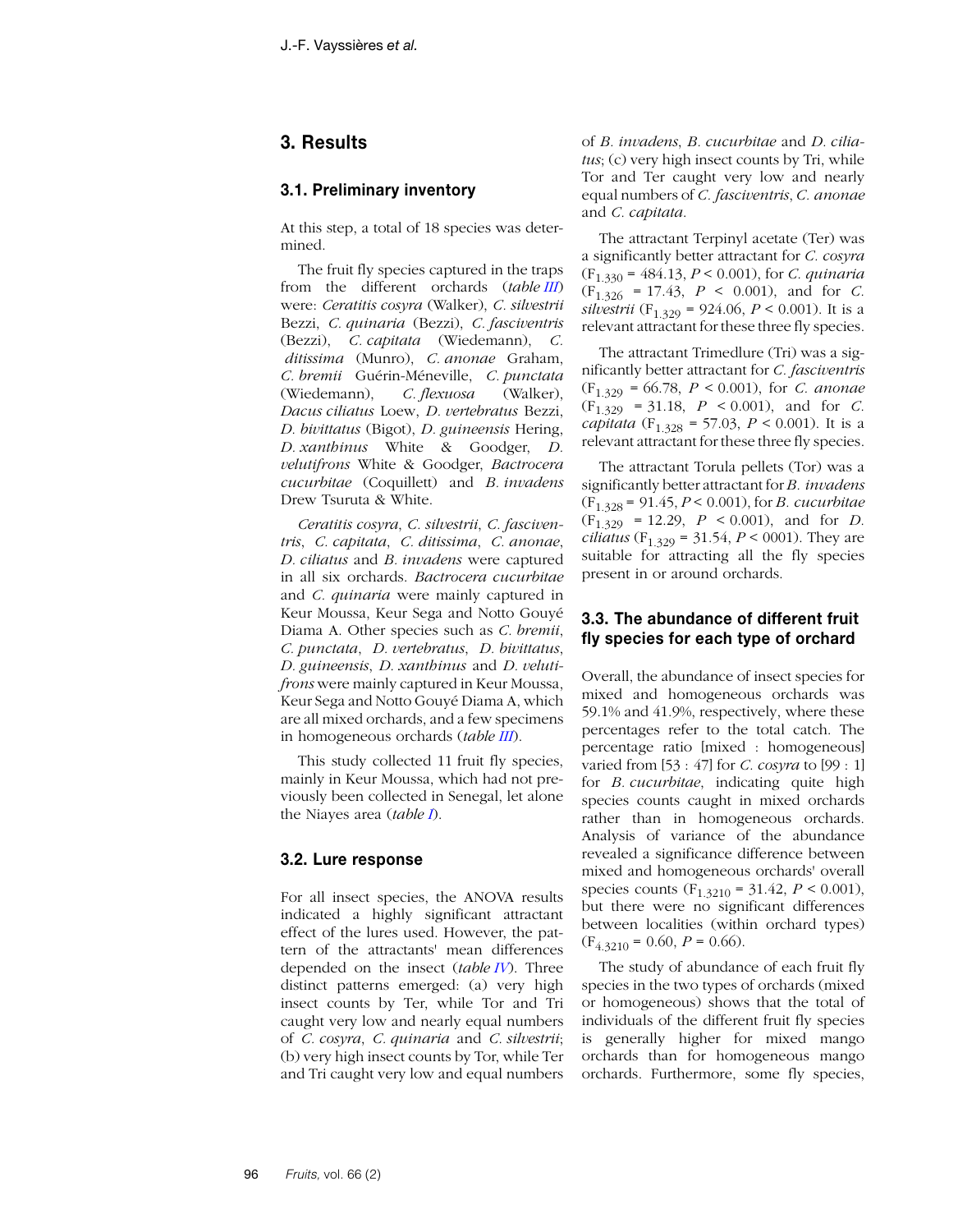<span id="page-6-0"></span>

| Table III.<br>in 2004.     |              |                 |                   | Types of orchards, sites and number of fruit fly individuals identified during a survey in mango orchards in the Niayes region, Senegal, |                         |                          |                           |                           |                         |                         |
|----------------------------|--------------|-----------------|-------------------|------------------------------------------------------------------------------------------------------------------------------------------|-------------------------|--------------------------|---------------------------|---------------------------|-------------------------|-------------------------|
| Fruit fly species          |              |                 |                   | <b>Mixed orchards</b>                                                                                                                    |                         |                          |                           | Homogeneous orchards      |                         | Total of two            |
|                            |              | Moussa<br>Keur  | Sega<br>Keur      | Notto Gouyé<br>Diama A                                                                                                                   | individuals<br>Total of | Mbambilor                | Keur Ndame<br>$\tilde{c}$ | Notto Gouyé<br>Diama B    | individuals<br>Total of | of orchards<br>types    |
| Ceratitis                  | cosyra       | 3212            | 7278              | 15420                                                                                                                                    | 25910                   | 3405                     | 2786                      | 15658                     | 21849                   | 47759                   |
|                            | silvestrii   | 1248            | 4505              | 8836                                                                                                                                     | 14589                   | 2896                     | 4335                      | 1088                      | 8319                    | 22908                   |
|                            | capitata     | 2853            | 282               | 143                                                                                                                                      | 3278                    | 33                       | $\frac{6}{1}$             | $\overline{\mathfrak{S}}$ | $\rm ^{80}$             | 3358                    |
|                            | anonae       | 453             | 218               | 182                                                                                                                                      | 853                     | $\overline{1}$           | 111                       | $\overline{2}$            | 149                     | 1002                    |
|                            | fasciventris | 103             | 147               | 156                                                                                                                                      | 406                     | 34                       | 131                       | 57                        | 202                     | 608                     |
|                            | quinaria     | 32              | 25                | 39                                                                                                                                       | 96                      | $\circ$                  | $\circ$                   | $\mathbf{\circ}$          | $\sim$                  | 102                     |
|                            | ditissima    | 26              | $\overline{1}$    | 51                                                                                                                                       | 87                      | $\overline{\phantom{0}}$ | $\sim$                    | 4                         |                         | 94                      |
|                            | punctata     | $\circ$         | 5                 | $\overline{C}$                                                                                                                           | $\frac{5}{1}$           | $\circ$                  | $\circ$                   | $\circ$                   | $\circ$                 | $\frac{15}{2}$          |
|                            | flexuosa     | 6               | $\mathbf{\Omega}$ | S                                                                                                                                        | $\overline{+}$          | $\circ$                  | $\circ$                   | $\circ$                   | $\circ$                 | $\overline{\mathbf{r}}$ |
|                            | bremii       | 4               |                   | $\sim$                                                                                                                                   | $\overline{ }$          | $\circ$                  | $\circ$                   | $\circ$                   | $\circ$                 | $\overline{ }$          |
| <b>Total of Ceratitis</b>  |              | 7937            | 2473              | 24842                                                                                                                                    | 45252                   | 6386                     | 7381                      | 16845                     | 30612                   | 75864                   |
| Bactrocera                 | cucurbitae   | 207             | $\overline{6}$    | ဖ                                                                                                                                        | 242                     | $\overline{\phantom{0}}$ | $\circ$                   | $\circ$                   | $\mathbf{\tau}$         | 243                     |
|                            | invadens     | 705             | 236               | 137                                                                                                                                      | 1078                    | 36                       | 42                        | $\frac{5}{1}$             | 179                     | 1257                    |
| <b>Total of Bactrocera</b> |              | 912             | 265               | 143                                                                                                                                      | 1320                    | 57                       | 42                        | $\overline{101}$          | 180                     | 1500                    |
| Dacus                      | ciliatus     | 51              | 58                | က္                                                                                                                                       | 122                     | ဖ                        | 58                        | 67                        | 125                     | 247                     |
|                            | bivittatus   | S               |                   | $\mathbf{\Omega}$                                                                                                                        | $\circ$                 | 0                        |                           | $\sim$                    | S                       | ၜ                       |
|                            | vertebratus  | S               | $\sim$            |                                                                                                                                          | $\pmb{\circ}$           | $\circ$                  | $\circ$                   | $\mathbf{c}$              | $\sim$ $\sim$           | $\sim$ $\sim$           |
|                            | guineensis   | $\sim$          |                   | $\mathbf{\Omega}$                                                                                                                        | မ                       | $\circ$                  | $\overline{\phantom{0}}$  |                           |                         |                         |
|                            | xanthinus    | $\mathbf{\tau}$ | $\circ$           | $\sim$                                                                                                                                   | က                       | $\circ$                  | $\circ$                   | $\circ$                   | $\circ$                 | S                       |
|                            | velutifrons  | $\sim$          |                   |                                                                                                                                          | $\overline{4}$          | $\circ$                  | $\circ$                   | $\circ$                   | $\circ$                 | $\overline{4}$          |
| Total of Dacus             |              | 8               | යි                | $\overline{\Omega}$                                                                                                                      | 146                     | ဖ                        | 60                        | 66                        | 132                     | 278                     |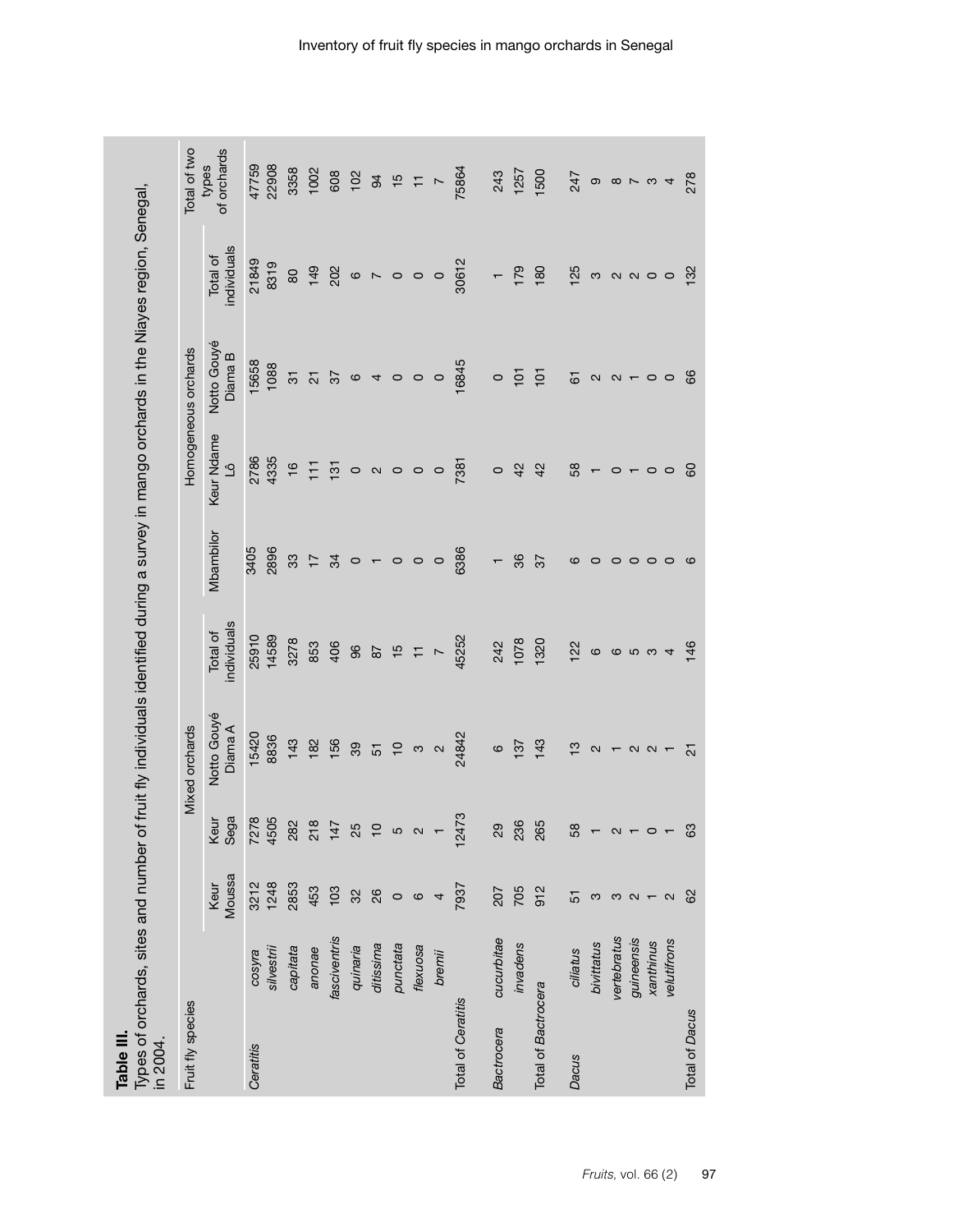#### <span id="page-7-0"></span>**Table IV.**

Results of an ANOVA studying interaction of fruit fly species (*C*.: *Ceratitis*; *B*.: *Bactrocera*; *D*.: *Dacus*) with attractants (Ter: Terpinyl, Tor: Torula, Tri: Trimedlure) (Niayes region, Senegal, in 2004).

| Number of catches | Insect sp.         | Orchard type | Attractant  | Orchard $\times$ attractant<br>interaction | <b>Total count</b> |
|-------------------|--------------------|--------------|-------------|--------------------------------------------|--------------------|
| >100              |                    |              |             |                                            |                    |
|                   | C. cosyra          | ns           | $Ter = +++$ | $+++$                                      | 47759              |
|                   | C. silvestrii      | ns           | $Ter = +++$ | $+$                                        | 22908              |
|                   | C. quinaria        | ns           | $Ter = +++$ | $++$                                       | 102                |
|                   | <b>B.</b> invadens | + (mixed)    | $Tor = +++$ | $+++$                                      | 1257               |
|                   | D. ciliatus        | ns           | $Tor = +++$ | ns                                         | 247                |
|                   | B. cucurbitae      | ns           | $Tor = +++$ | $+++$                                      | 243                |
|                   | C. capitata        | ns           | $Tri = +++$ | $+++$                                      | 3358               |
|                   | C. anonae          | + (mixed)    | $Tri = +++$ | $++$                                       | 1002               |
|                   | C. fasciventris    | ns           | $Tri = +++$ | $++$                                       | 608                |
| < 100             |                    |              |             |                                            |                    |
|                   | C. ditissima       |              | Tor $/ -$   |                                            | 94                 |
|                   | C. punctata        |              | Tor $/ -$   |                                            | 15                 |
|                   | C. flexuosa        |              | Tor $/ -$   |                                            | 11                 |
|                   | D. bivittatus      |              | Tor $/ -$   |                                            | 9                  |
|                   | D. vertebratus     |              | Tor $/ -$   |                                            | 8                  |
|                   | C. bremii          |              | Tor $/ -$   |                                            | $\overline{7}$     |
|                   | D. guineensis      |              | Tor $/ -$   |                                            | 7                  |
|                   | D. velutifrons     |              | Tor $/ -$   |                                            | $\overline{4}$     |
|                   | D. xanthinus       |              | Tor $/ -$   |                                            | 3                  |

ns = not significant at the 5% level,

 $+$  = significant at the 5% level.

 $++$  = significant at the 1% level,

 $+++$  = significant at the 0.1% level,

 $-$  = not analysed.

such as *C. flexuosa*, *C. punctata* and *C. bremii*, are only present in mixed mango orchards (*[figure 1](#page-8-0)*).

## **3.4. Results of fly catches per orchard**

The results of analysis of variance (ANOVA) showed a slightly significant difference between the two orchard types for *B. invadens* and *C. anonae* (*table IV*). Other insect species showed non-significant difference between the orchard types.

We observed that there was very highly significant orchard and attractant interaction with *B. invadens*, *B. cucurbitae*, *C. cosyra* and *C. capitata*. That was because mixed

orchards had higher numbers of insect catches than homogeneous orchards. The above pattern of attractant catches remained the same for the mixed orchards, but the levels of catches by attractants were often about the same in homogeneous orchards.

## **3.5. Fluctuations of fly populations**

We have illustrated the fluctuations of tephritid populations in the two types of orchards (*figures [2](#page-8-0), [3](#page-9-0)*) because each category of orchard showed the same fly dynamics population patterns.

In the mixed mango orchard of Keur Moussa (*figure [2](#page-8-0)*), the three main fly pests during the dry season and the first rains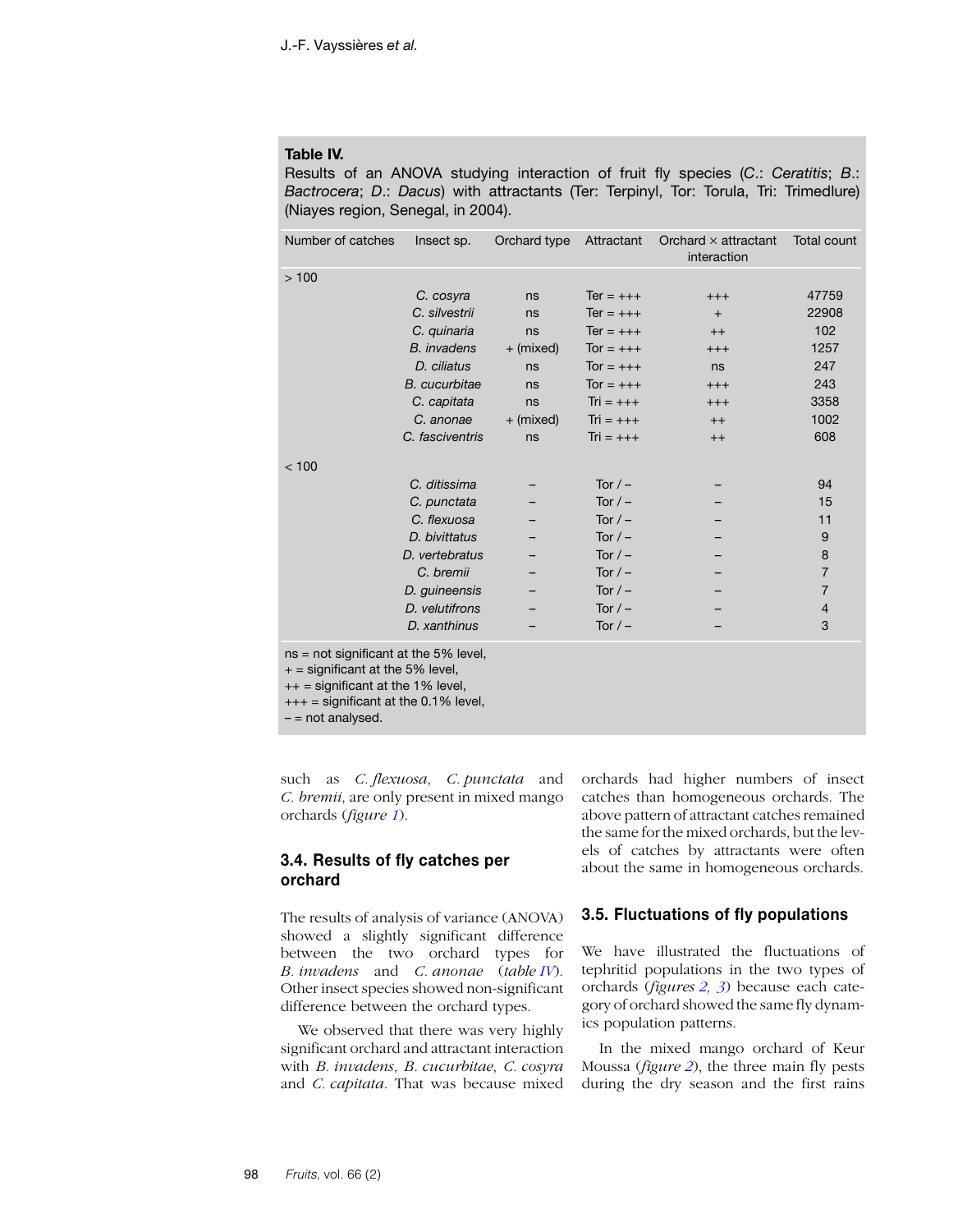<span id="page-8-0"></span>

## **Figure 1.**

Abundance of different fruit fly species according to two types (mixed or homogeneous) of mango orchard (Niayes region, Senegal, in 2004).



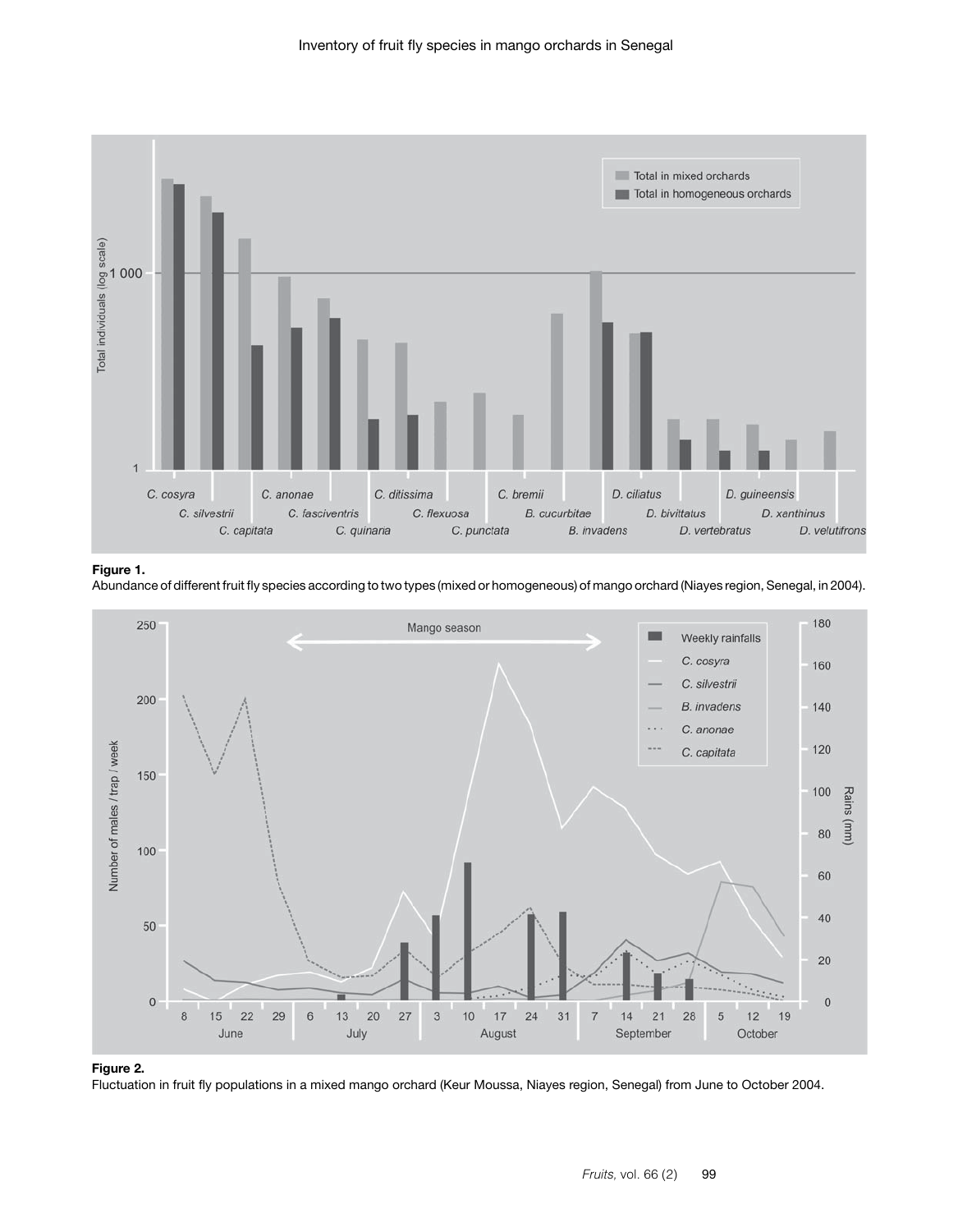<span id="page-9-0"></span>were *C. capitata*, *C. cosyra,* and *C. silvestrii* at a lower level. These species peaked in June for *C. capitata* with 200 flies per trap per week, in mid-August in 2004 for *C. cosyra* with 225 flies per trap per week and *C. silvestrii* with 60 flies per trap per week. After the rains, *B. invadens* peaked at the beginning of October with 80 flies per trap per week.

In the homogeneous mango orchard of Keur Ndame Lo (*figure 3*), the two main fly pests during the dry season and the first rains were *C. cosyra* and *C. silvestrii*. *Ceratitis cosyra* peaked at the beginning of August in 2004 with 220 flies per trap per week, and *C. silvestrii* with 220 flies per trap per week in mid-August. After the rains, the most significant fly pest was *B. invadens*, which peaked in mid-October with 20 flies per trap per week.

**Figure 3.**

Fluctuation in fruit fly populations in a homogeneous mango orchard (Ndame Lo, Niayes region, Senegal) from June to October 2004.

## **3.6. Biodiversity: estimates and analysis of diversity**

The Shannon-Weaver diversity index was estimated for insect species by localities

with only the food-bait Torula pellets (Tor) (*table [V](#page-10-0)*).

The mean of the Shannon diversity index pooled over insect species within localities varied from 0.15 in Notto Gouyé Diama B (homogeneous mango orchard) to 0.81 in Keur Sega (mixed mango orchard) (*table [V](#page-10-0)*). There were significant differences in diversity indices for two mixed orchards (Keur Sega and Notto Gouyé Diama A) at the  $\alpha$ = 0.05 significance level (*table [V](#page-10-0)*), confirming the distribution of insect diversity was higher for the mixed orchards.

# **4. Discussion**

## **4.1. Fruit fly inventory**

This is a preliminary inventory of fruit fly species in the Niayes region of Senegal. An inventory of fruit flies of the Casamance area could also be useful in creating the first list of Senegalese fruit fly species. As we know, several important fly species were

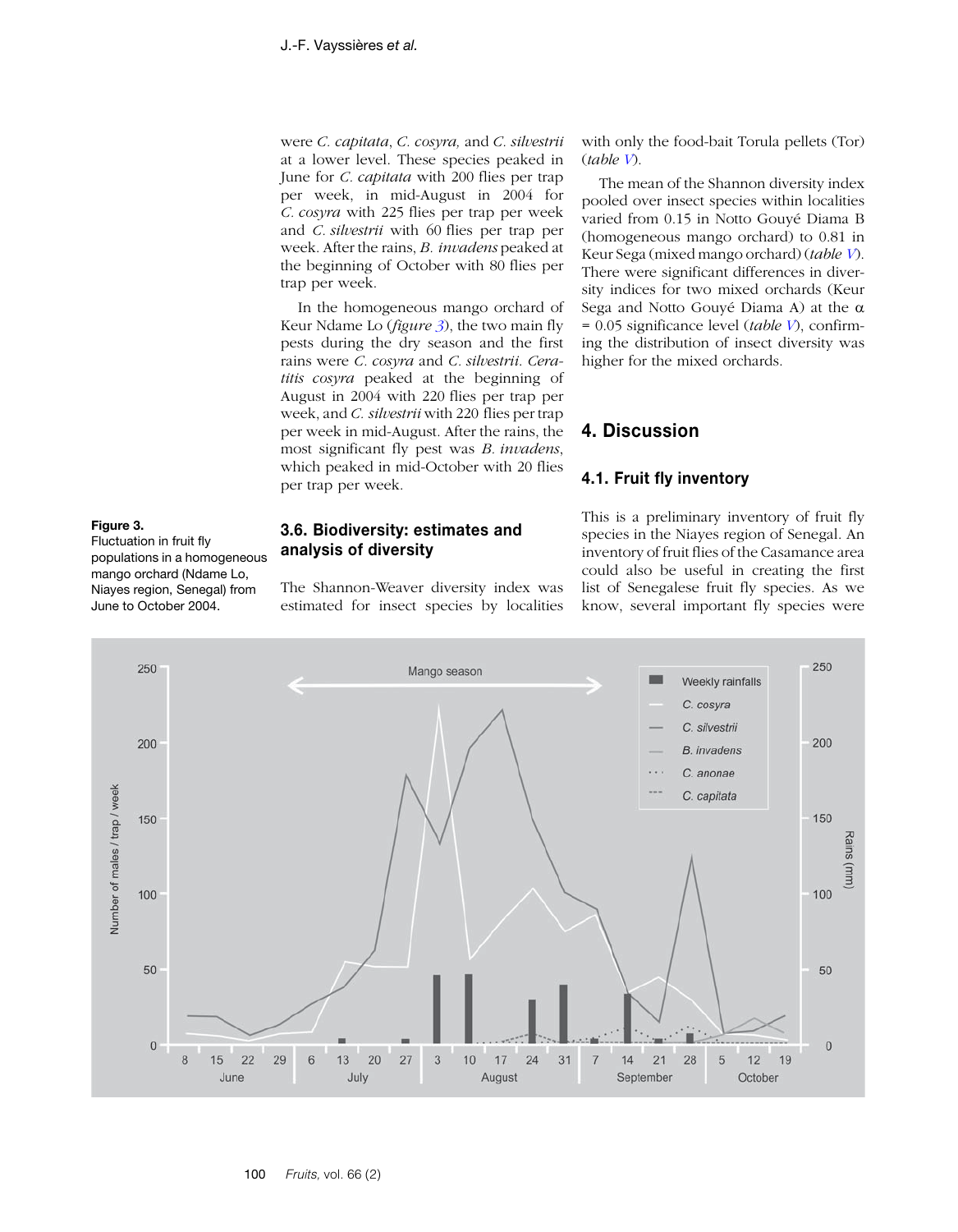| Orchard type | B. invadens |      |      |      | C. fasciventris                 | C. silvestrii | Mean $(\pm$ SE) <sup>1</sup> |
|--------------|-------------|------|------|------|---------------------------------|---------------|------------------------------|
| Mixed        | 0.95        | 0.78 | 0.86 | 0.97 | 0.56                            | 0.75          | 0.81(0.06) a                 |
|              | 0.99        | 0.51 | 0.59 | 0.91 | 0.59                            | 0.73          | $0.72(0.08)$ a               |
|              | 0.97        | 0.46 | 0.00 | 0.00 | 0.46                            | 0.00          | 0.31(0.16) b                 |
|              |             |      |      |      |                                 |               |                              |
| Homogeneous  | 0.86        | 0.18 | 0.30 | 0.30 | 0.46                            | 0.30          | 0.40(0.10) b                 |
|              | 0.56        | 0.18 | 0.47 | 0.00 | 0.30                            | 0.18          | $0.28(0.08)$ b               |
|              | 0.89        | 0.00 | 0.00 | 0.00 | 0.00                            | 0.00          | 0.15(0.15) b                 |
|              |             |      |      |      | C. anonae C. capitata C. cosyra |               |                              |

## <span id="page-10-0"></span>**Table V.**

Estimates of the Shannon-Weaver diversity index of six major insect species (with attractant = Torula) by localities (*C*.: *Ceratitis*; *B*.: *Bactrocera*; *D*.: *Dacus*) (Niayes region, Senegal, in 2004).

SE: standard error.

<sup>1</sup> SNK tests in ANOVA at the 0.05 significant level.

previously recorded in Senegal such as *C. silvestrii* [[2](#page-14-1)], *C. cosyra* under the name *C. giffardi* [\[3](#page-14-2)], *C. capitata*, *D. ciliatus* [[6](#page-14-4)[–](#page-14-5)8] and other *Dacus* species [\[9](#page-14-6)]. But other fruit flies, including *C. fasciventris*, *C. anonae* and the new invasive *B. invadens*[, had not](#page-14-17) [been recorded before this experiment. Since](#page-14-17) 2004, several studies have been carried out [in Senegal \[](#page-14-17)19[,](#page-14-18) 20], focusing on the economic importance of the new invasive fruit fly species, *B. invadens*, and attempting for the first time to target control against it.

This latest invasive species, which originates from Southern Asia, was described in 2005 and called *Bactrocera invadens* Drew Tsuruta & White. It belongs to the *Bactrocera dorsalis* complex of tropical fruit flies which includes around 75 species often endemic to South East Asia [[21](#page-14-19)–[23](#page-14-20)]. From the general overview obtained, it seems that this new invasive species was still acclimatising in Senegal in 2004, although it is widely distributed in other parts of sub-Saharan Africa. This invasive species was found for the first time in Africa, in Kenya, in 2003 [[24](#page-15-0)], then in Tanzania [\[25](#page-15-1)], and it was reported in 2004 in Sudan [\[26\]](#page-15-2), Senegal [\[27\]](#page-15-3) and Benin [\[28\]](#page-15-4), as well as in other West African countries in 2005 [[29](#page-15-5)]. However, both the timing and precise pathway of the invasion by *B. invadens* into Africa, especially West Africa, are not really known.

De Meyer has presented two relevant models which yielded similar estimates and largely corresponded to Equatorial climate classes with high levels of precipitation, suggesting that *B. invadens* prefers hot and humid environments [\[30\]](#page-15-6). Despite these preferences, we have seen that this invasive species can occur in dry savannah in West Africa and even in Sahelian areas such as Niayes. This can probably be explained by the existence of an anthropogenic microclimate with very well-developed peri-urban farming with many intensive irrigated horticultural crops in the Niayes zone. During the rainy season, this species is also widespread and abundant along the river Senegal from St-Louis to Kaedi (above 16 degrees of latitude) and Maghama, reaching Selibaby in Mauritania [[29\]](#page-15-5). Present in Central Africa (Angola, Cameroon, Gabon, democratic Republic of Congo, etc.), *B. invadens* is still expanding in Mozambique, Zambia and Namibia<sup>1</sup>. This fly species has quickly become a tremendous threat on a continental scale.

Another invasive *Bactrocera* species found in Senegal is *B. cucurbitae*. The first collection of the melon fly in Senegal was carried out on November 5, 2003 [[31](#page-15-7)] with collections of infested *Momordica charantia* around Dakar; the preliminary data from which was therefore checked in the following year.

Of other species belonging to the genus *Dacus* [[32](#page-15-8)], two new *Dacus* species – *D. xanthinus* White & Goodger and

<sup>&</sup>lt;sup>1</sup> De Meyer M., Mohamed S., White I., Invasive fruit fly pests in Africa, 2007, http:// www.africamuseum.be/fruitfly/afroAsia.htm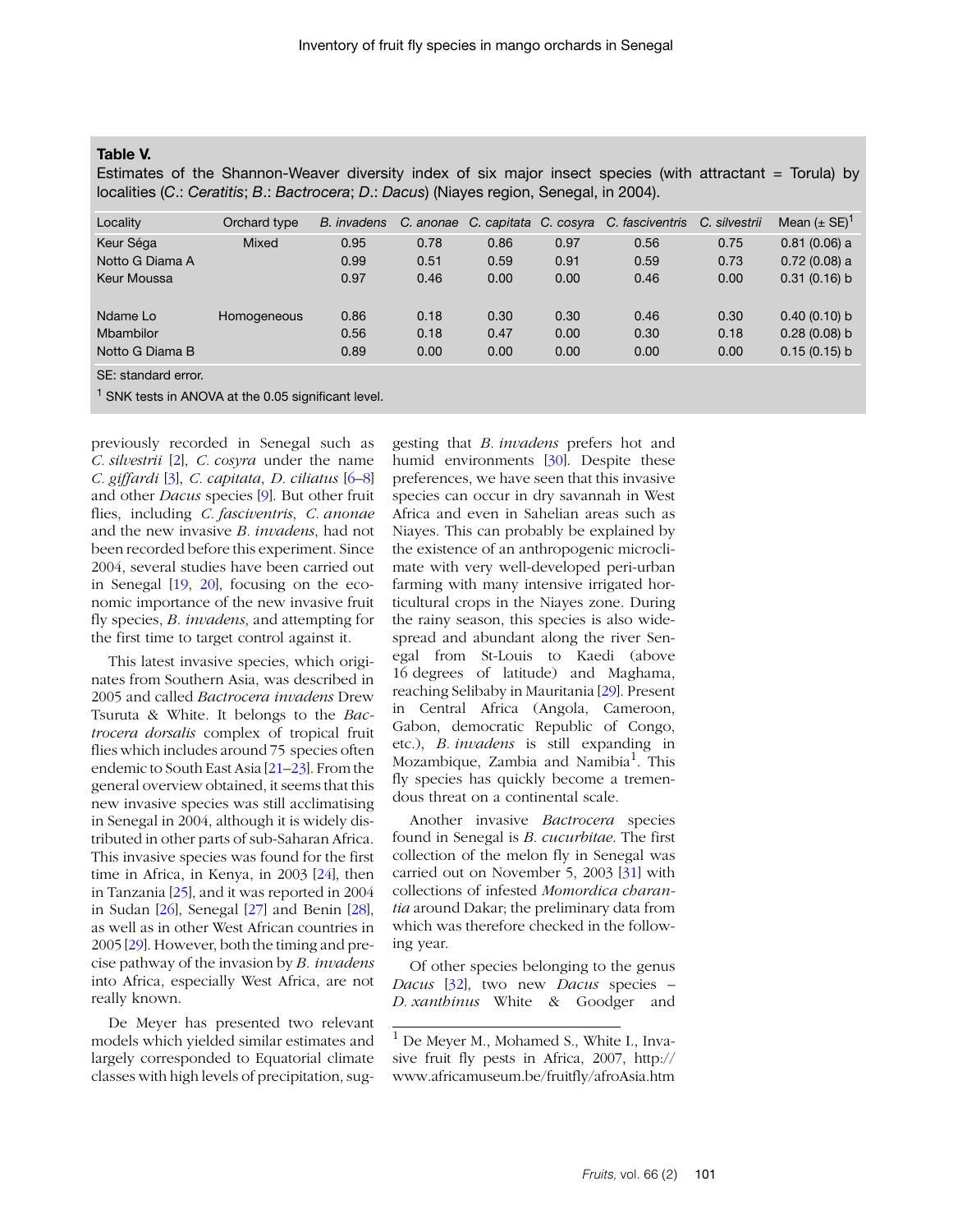*D. velutifrons* White & Goodger [\[10\]](#page-14-7) captured with Torula yeast attractant in Tephri traps – can be highlighted. Hosts for Senegalese *Dacus* appear to belong to three plant families, namely Cucurbitaceae, Passifloraceae and Apocynaceae. The phylogenetic relationship between species groups or subgenera recognised within the genus *Dacus* and host utilisation was recently studied [[33](#page-15-9)]. The dominant representatives of the genus *Dacus* are cucurbit feeders. However, the ancestral host family for African *Dacus* is still uncertain.

## **4.2. Major and minor pest species**

In Senegal, we found roughly the same fly inventory (taken in mango orchards) as in the Sudanian zone *lato sensu* of Benin, except for a few *Dacus* species. Among the 18 species, only *B. invadens*, *C. cosyra*, *C. silvestrii* and *C. quinaria* [are economi](#page-15-4)[cally significant for mango production in](#page-15-4) [Borgou \[](#page-15-4)28] (Benin), with *B. invadens* as the number one pest [[34](#page-15-10)] and *C. cosyra* as the number two.

Today, *Bactrocera invadens* is a quarantine pest; it is on the alert lists of European [[35](#page-15-11)] and North American plant protection organisations. This species has been reported to cause significant losses in cultivated mango and citrus crops in Benin [[34](#page-15-10)], Kenya [\[36\]](#page-15-12) and Tanzania [\[37\]](#page-15-13). *Bactrocera invadens* is particularly polyphagous. It attacks over 40 different species of fleshy fruits in Benin. As in Benin, it is commonly found in Senegal [[38](#page-15-16)] in the main cultivated fruits such as mango (*Mangifera indica*), guava (*Psidium guajava*), sweet orange (*Citrus sinensis*), mandarin (*Citrus reticulata*), tangelo (*Citrus reticulata × Citrus paradisi*), pomelo (*Citrus paradisi*), kumquat (*Fortunella margarita*), soursop (*Annona muricata*), papaya (*Carica papaya*), and wild species such as tropical almond (*Terminalia catappa*), *Sclerocarya birrea* and *Vitellaria paradoxa* in Benin [\[28,](#page-15-4) [29,](#page-15-5) [34,](#page-15-10) [39\]](#page-15-15). This fly is also found less frequently in Benin in cashew (*Anacardium occidentale*[\) \[](#page-15-14)40], avocado (*Persea americana*), banana (*Musa acuminata*), malay apple (*Sizygium malaccense*), bully tree (*Manilkara zapota*), star apple (*Chrysophyl-* *lum albidum*), star fruit (*Averrhoa carambola*), chilli pepper (*Capsicum frutescens*), tomato (*Lycopersicum esculentum*) and wild custard apple (*Annona senegalensis*[\)](#page-15-15) [\[3](#page-15-15)9]. As in other West African countries, the varying status of these host species can be evaluated differently in each of Benin's agro-ecological zones [\[39\]](#page-15-15).

During recent years, the major pests of mango orchards in Senegal have been undeniably *C. cosyra* and *B. invadens* [\[1](#page-14-0), [19](#page-14-17), [20](#page-14-18)], while the major citrus pests are *C. capitata* and *B. invadens* (Rey, pers. commun.). According to Rey's observations and some collections we have carried out in Senegal, the major cucurbit pests remain *B. cucurbitae* and, to a lesser extent, *D. ciliatus*. Minor pests, including fruit fly species of no real economic importance such as *C. quinaria* and *C. fasciventris*[, have been found in low](#page-15-16) [numbers in Senegal in recent years \[](#page-15-16)38].

The 2004 exercise was a snapshot in time and nobody could predict the later abundance of each species found. The most plausible hypothesis would be a significant decrease in the tephritid biodiversity in Senegalese orchards due to the arrival and the quick dispersal of *B. invadens* throughout the country. Any decrease would be similar in the north along the Senegal River where *B. invadens* is very abundant both during and after the rainy season.

These two Asian *Batrocera* invaders remain major horticultural pest species, widespread not just in Senegal, where *B. invadens* predominates on fruit crops [\[28\]](#page-15-4) and *B. cucurbitae* on vegetable crops [[31](#page-15-7)], but also in 14 other West African countries.

#### **4.3. Lure response**

Exactly the same pattern for lure response is found in Benin as in Senegal. Terpinyl acetate is a suitable attractant for *C. cosyra*, *C. quinaria* and *C. silvestrii* [\[34\]](#page-15-10). Trimedlure is a suitable attractant for *C. fasciventris*, *C. anonae* and *C. capitata* [\[28\]](#page-15-4). Torula yeast is a polyvalent attractant for all tephritid species, mainly the females, but also the juvenile males [\[34\]](#page-15-10).

Methyl eugenol was not used in Senegal during the 2004 mango season because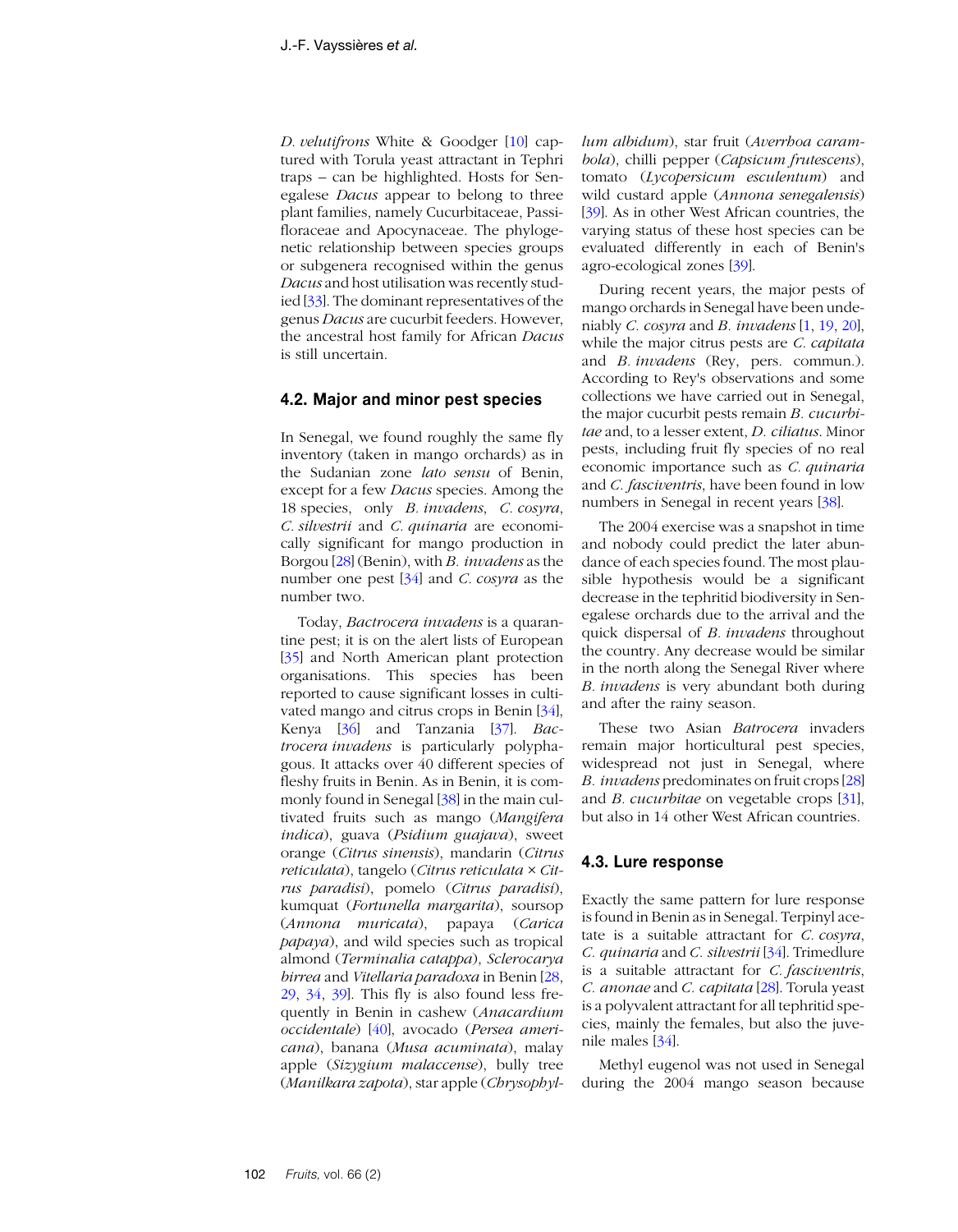nobody anticipated the presence of any *Bactrocera* species to be attracted by the parapheromone methyl eugenol at that time. But Torula pellets worked quite well and the first adults of *B. invadens* were quickly captured after the first rains in mixed mango orchards (*figure [2](#page-8-0)*) as well as in homogeneous ones (*figure [3](#page-9-0)*). A few males and many females were caught in Torulabaited traps, which remain good attractants. In Benin, Torula bait works better than the dry '3-component' food bait tested during three consecutive years (Vayssières *et al*., unpubl.) in Benin.

The protein bait Torula is an attractant that does not work in the same way as the parapheromones but instead as a food substance necessary for sexual maturation of adults and the development of eggs. So, food-baited traps are more general attractants than the specific attractant of a pheromone lure. Therefore, protein baits can indicate the presence of most fruit fly species living or just flying in a particular environment. For biodiversity studies, it is an excellent attractant.

#### **4.4. Fluctuations of populations**

The ratio of flies per trap per week shows that, overall, Senegal had a very moderate infestation of *C. cosyra* as they peaked at 200–220 flies per trap per week for both mixed and homogeneous mango orchards. The recorded infestation of this species was less than that in Benin during 2005–2006 [[34](#page-15-10)].

For *B. invadens*, its very low flies per trap per week ratio in 2004 may mean that this new invasive species was in the 'arrival' and 'installation' phases in Senegal, and especially in the Niayes area. The very high peaks of *B. invadens* we have encountered in Senegal with recent detection trapping activities with the WAFFI [West African Fruit Fly Initiative, based at the International Institute of Tropical Agriculture (IITA) station of Cotonou-Benin] reveal high levels (more than 4000–5000 flies per trap per week), irrespective of the area in Niayes, Siné Saloun and the Casamance. Since 2005, they have been peaking dramatically in the middle or during the second half of the mango season.

#### **4.5. Biodiversity**

Keur Moussa was the most diverse site, with ten available host species (*table [II](#page-3-0)*). The differing seasonalities of these different host species can provide food for tephritids over a long period. The situation is similar – but at a lower level – for Keur Sega (seven different hosts) and Notto Gouyé Diama A (six different hosts).

Mixed orchards with different fruit species (mangoes, citrus, guavas, etc.) generally had a greater abundance of different fruit fly species (*table [II](#page-3-0)*) than homogeneous mango orchards. Furthermore, some fly species such as *B. cucurbitae*, *C. punctata*, *C. bremii* and *C. flexuosa* are not present in homogeneous mango orchards (*figure [1](#page-8-0)*).

Six years after our preliminary detection of these 18 fruit fly species, the percentage frequencies of these Senegalese fly species could be quite different. According to Rey, a decreasing biodiversity index in the Niayes area was noticed during the 2008 and 2009 seasons. The heavy colonisation of *B. invadens* in all agro-ecological zones of Senegal could be responsible for the displacement of native tephritid species in Senegal, just as we have already seen in Benin [\[28\]](#page-15-4) with the same fly species, or in Reunion Island [[41](#page-15-17), [42](#page-15-18)] with *Bactrocera zonata* and other *Ceratitis* species.

## **5. Conclusion**

This short survey conducted using fruit fly traps in Senegal's main fruit-producing area in 2004 was able to: (i) summarise the differences and the fly diversity observed between mango orchards and mixed orchards, and (ii) highlight the presence of the invasive species, *B. invadens*, for the first time in this area and thus in Senegal.

In terms of fluctuations in fruit fly populations, we have only a snapshot taken during these few months of the 2004 season. This snapshot is interesting because it depicts the beginning of the acclimation of *B. invadens* in Senegal. This alien species was prevalent in all six orchards studied but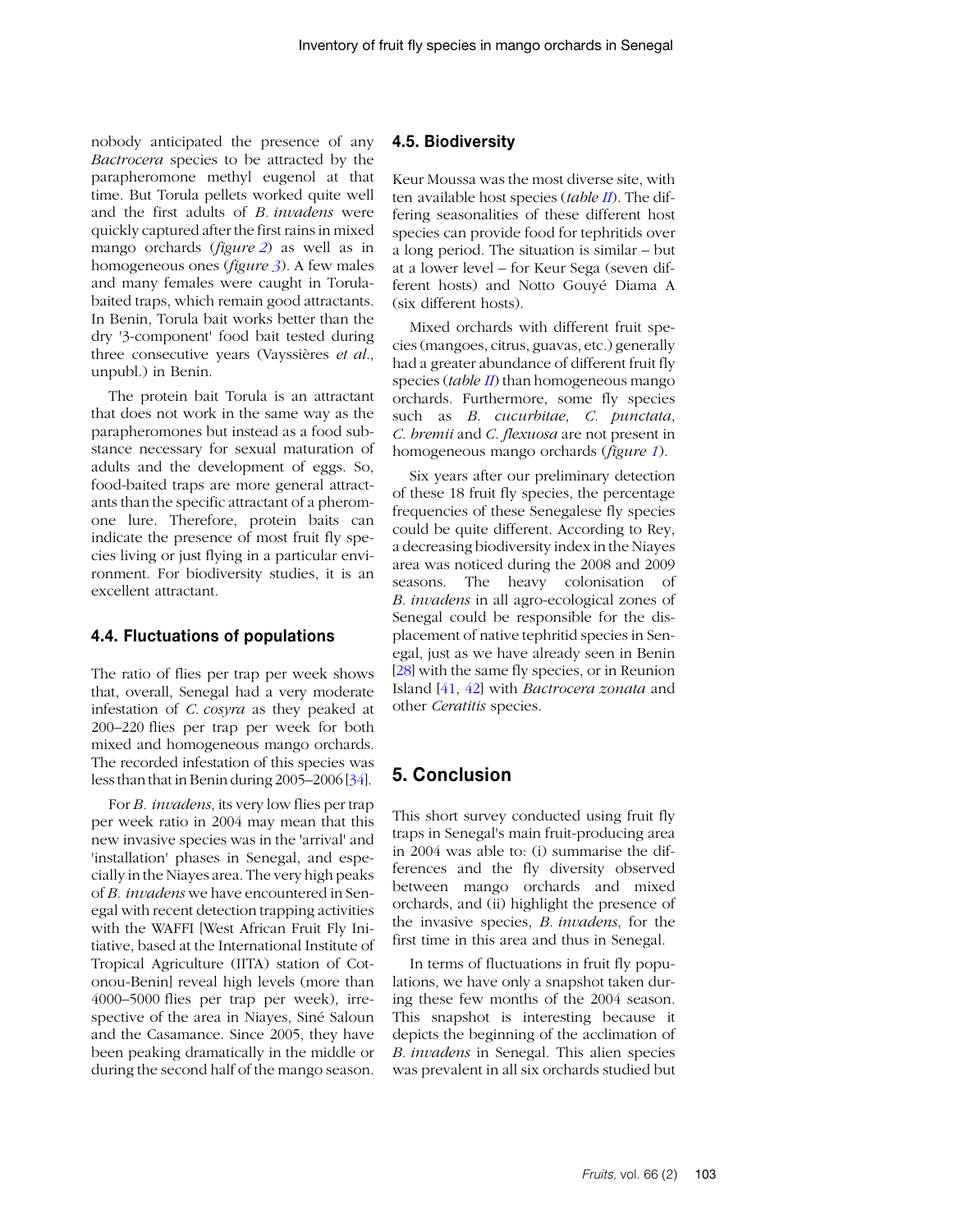at low levels, due probably to its recent arrival in the region. It also shows that many tephritid species are present in Senegalese orchards within homogenous mango orchards, but especially within mixed orchards (mango-dominant). The three mixed mango orchards surveyed present the highest fruit fly diversity overall. The greater diversity of potential hosts could lead to higher diversity in fruit flies. For instance, Keur Moussa, with a dozen fleshy fruit species (*table [II](#page-3-0)*), harbours the most abundant range of fly species as compared with those of Mbambilor or Ndame Lo, with fewer fruit species. This is an indication of the extent of host availability in the orchards rather than the fruit fly pest fauna. Thus, the greater the extent of host fruit species in the orchard, the greater the fruit fly diversity.

Despite the publication of several recent important articles on the host range of *B. invadens* in both East Africa [[36](#page-15-12), [37,](#page-15-13) [43\]](#page-15-19) and West Africa [[34](#page-15-10), [39\]](#page-15-15), much more knowledge is needed on its biology, ecology and behaviour. Particularly, studies are needed on its life history, its spread (adaptive significance of its movements in relation to environmental factors), its biotic and abiotic mortality factors, demographic analysis in function of different hosts and, finally, a modelling system in relation to control strategies. We need "to learn this fly" because this invasive fly species is out-competing and replacing the native fly species, as we have previously observed [[28](#page-15-4)], and also noted in Kenya [\[44\]](#page-15-20) and in Tanzania [[45](#page-16-0)]. The interspecific competition of *B. invadens* and *C. cosyra* leads to a displacement of the native species in favour of the invasive one, a phenomenon frequently observed for fruit fly introductions and invasions, especially for the genus *Bactrocera* on other continents [\[46\]](#page-16-1).

To control *B. invadens*, it is clear that the high comparative advantages (in terms of biology, ecology and behaviour) of this alien species *versus* native fly species necessitate a strong effort. The following four aims should be fulfilled:

(i) research effort is still needed for *B. invadens* even though we have some preliminary results on its life history,

(ii) an IPM package is required in order to reduce the fly population below an Economic Injury Level,

(iii) for several control methods to be effective, they should be planned as an areawide approach,

(iv) the management of this alien species also requires a large sub-regional effort with joint contributions and synergies.

To this end, some very interesting initiatives are already being developed in Senegal through the DPV (*Direction de la Protection des Végétaux*) (with Kemo Badji) and through the FAES (*Fondation Agir pour l'Education et la Santé*) (with Christiaan Kooyman) focused on biological control activities in collaboration with WAFFI.

## **Acknowledgements**

We would like to extend our thanks to the six growers in the Niayes area who gave us a warm welcome and their encouragement for the short study carried out in their orchards. This study was funded by the COLEACP-PIP (*Comité de Liaison Europe-Afrique-Caraïbes-Pacifique-Programme Initiative Pesticides*) and managed by the CERES (*Centre de Recherches en Eco-toxicologie pour le Sahel*), the DPV and CIRAD (*Centre de Coopération Internationale en Recherche Agronomique pour le Développement*). We are extremely grateful for all their confidence in our work. We also thank most sincerely Antonio Sinzogan, Appolinaire Adandonon and David Millar, who read this document and made a number of relevant remarks. Many thanks to Ian White [BNHM (British Natural History Museum), London, UK], Richard Drew [ICMPFF (International Centre for Management of Pest Fruit Flies), Australia] and Marc De Meyer [RMCA (Royal Museum for Central Africa), Belgium] for identification or confirmation of some tephritid species.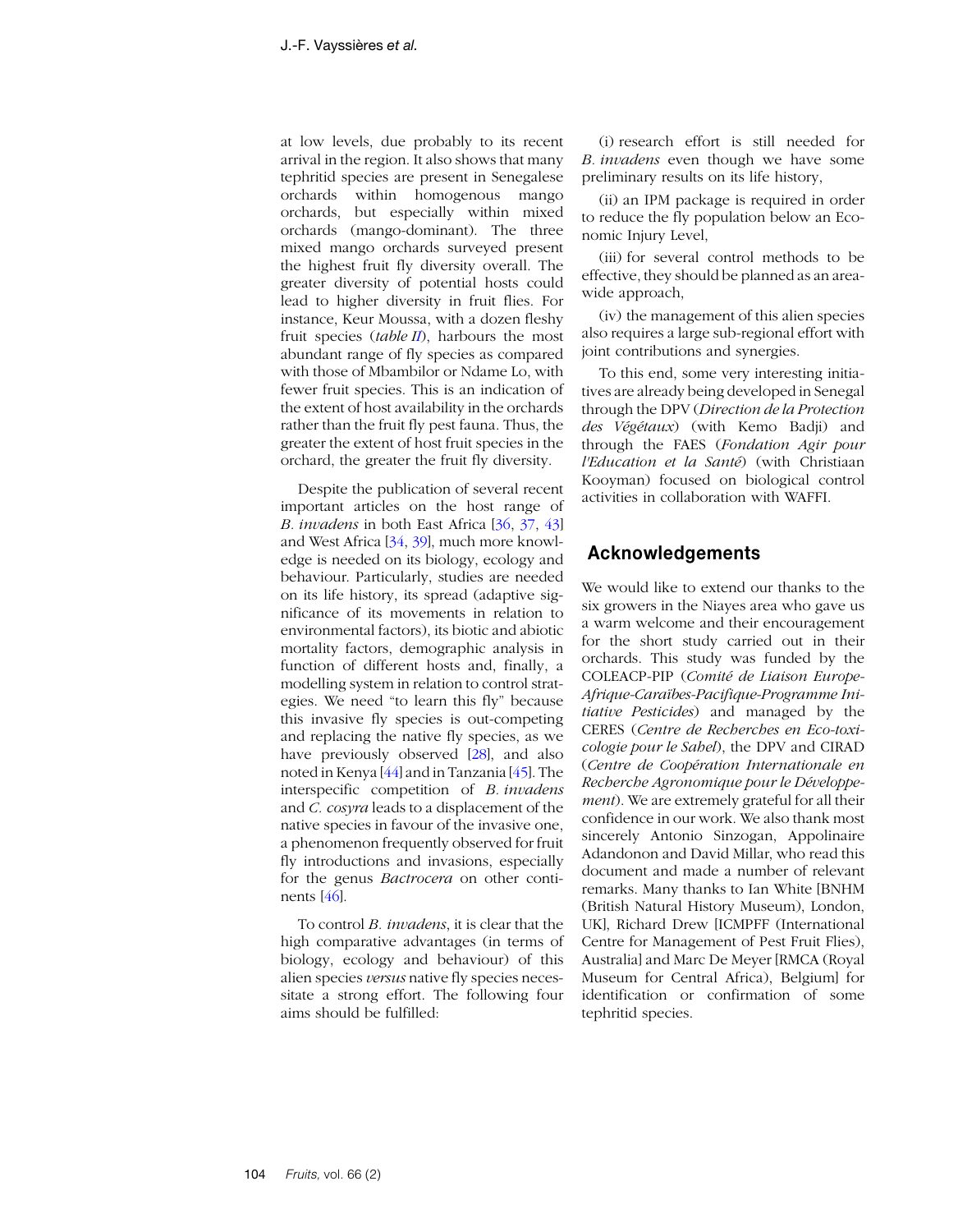## **References**

- <span id="page-14-0"></span>[1] Rey J.-Y., Dia M.L., Mangues : des vergers villageois aux nouvelles plantations d'exportation, in : Duteurtre G., Faye M.D., Dieye P.N. (sous la direction de), L'agriculture sénégalaise à l'épreuve du marché, ISRA-Karthala, Dakar, Sénégal, 2010, chapitre 12, 257–279.
- <span id="page-14-1"></span>[2] Silvestri F., Viaggio in Africa per cercare parassiti di mosche dei frutti, Boll. Lab. Zool. Gen. Agrar. R. Sc. Super. Agric., Portici, 8 (1913) 1–164.
- <span id="page-14-2"></span>[3] De Meyer M., Revision of the subgenus *Ceratitis* (Ceratalaspis) Hancock (Diptera Tephritidae), Bull. Entomol. Res. 88 (1998) 257–290.
- <span id="page-14-3"></span>[4] De Meyer M., Additional notes and records on the subgenus *Ceratitis* (*Pardalaspis*) Bezzi, 1918 (Diptera: Tephritidae), Bull. Ann. Soc. R. Belge 134 (1998) 199–202.
- <span id="page-14-8"></span>[5] White I.M., Elson-Harris M.M., Fruit flies of economic significance: their identification and bionomics, CAB Int., Wallingford, U.K., 1992, 601 p.
- <span id="page-14-4"></span>[6] Froissart R., Gerard M., Vaissière B.E., Integrated production of out of season cantaloupes in West Africa, Fruits 50 (1995) 359– 374.
- [7] Vaissière B.E., Froissard R., Pest management and pollination of cantaloupes grown under spunbonded row covers in West Africa, J. Hortic. Sci. 71 (1996) 755–766.
- <span id="page-14-5"></span>[8] Badji H., Coly E.V., Han S.H., Niang A.A., Control of fruit flies, *Didacus* spp. on cucurbits in Senegal (Diptera Tephritidae), Bull. Soc. Entomol. Fr. 106 (2001) 181–191.
- <span id="page-14-6"></span>[9] White I.M., Taxonomy of the Dacina (Diptera: Tephritidae) of Africa and the Middle East, Afr. Entomol. Mem. 2 (2006) 1–156.
- <span id="page-14-7"></span>[10] White I.M., Godger K.F.M., African *Dacus* (Diptera: Tephritidae); new species and data, with particular reference to the Tel Aviv univ. coll., Zootaxa 2127 (2009) 1–49.
- <span id="page-14-9"></span>[11] De Meyer M., Systematic revision of the subgenus *Ceratitis* MacLeay s.s. (Diptera: Tephritidae), Zool. J. Linn. Soc. 128 (2000) 439–467.
- <span id="page-14-10"></span>[12] De Meyer M., On the identity of the Natal fruit fly *Ceratitis rosa* Karsch (Diptera: Tephritidae), Bull. l'Inst. R. Sci. Nat. Belg., Entomol. 71 (2001) 55–62.
- <span id="page-14-15"></span>[13] Anon., The SAS System for Windows, Version 9.1, SAS Inst. Inc., Cary, N.C., U.S.A., 2003.
- <span id="page-14-16"></span>[14] Littell R.C., Milligen G.A., Stroup W.W., Wolfinger R.D., SAS system for mixed models, SAS Inst. Inc., Cary, N.C., U.S.A., 1996, 633 pp.
- <span id="page-14-11"></span>[15] Jain S.K., Qualset C.O., Bhatt G.M., Wu K.K., Geographical patterns of phenotypic diversity in a world collection of durum wheats, Crop Sci. 5 (1975) 700–704.
- <span id="page-14-12"></span>[16] Abdi A., Bekele E., Asfaw Z., Teshome A., Patterns of morphological variation of sorghum [*Sorghum bicolor* (L.) Moench] landraces in qualitative characters in North Shewa and South Welo, Ethiopia, Hereditas 137 (2002) 161–172.
- <span id="page-14-13"></span>[17] Wyatt Hoback W., Svatos T.M., Spomer S.M., Highley L.G., Trap color and placement affects estimates of insect family-level abundance and diversity in a Nebraska salt march, Entomol. Exp. Appl. 91 (2003) 393–402.
- <span id="page-14-14"></span>[18] Uchôa-Fernandes M.A., Oliveira I., Molina R.M.S., Zucchi R.A., Biodiversity of frugivorous flies (Diptera: Tephritoidea) captured in citrus groves, Mato Grosso do Sul. Neotrop. Entomol. 32 (2003) 239–246.
- <span id="page-14-17"></span>[19] Ndiaye M., Diop M., Dioh S., Niang M., Plan d'actions « Lutte contre les mouches des fruits », Rép. Sénégal, Minist. Agric. Hydraul. Rur. Séc. Alim. / USAID, Com. Lutte contre les mouches des fruits, Dakar, Sénégal, 2006, 18 pp.
- <span id="page-14-18"></span>[20] Ndiaye M., Dieng E.H.O., Delhove G., Population dynamics and on-farm fruit fly integrated pest management in mango orchards in the natural area of Niayes in Senegal, Pest Manag. Hortic. Ecosyst. 14 (2008) 1–8.
- <span id="page-14-19"></span>[21] Drew R.A.I., Hancock D.L., The *Bactrocera dorsalis* complex of fruit flies (Diptera: Tephritidae: Dacinae) in Asia, Bull. Entomol. Res. (Suppl. Ser.) 2 (1994) 1–68.
- [22] Tsuruta K., White I.M., Eleven new species of the genus *Bactrocera* Macquart (Diptera: Tephritidae) from Sri Lanka, Entomol. Sci. 4 (2001) 69–87.
- <span id="page-14-20"></span>[23] Clarke A.R., Armstrong K.F., Carmichael A.E., Milne J.R., Raghu S., Roderick G.K., Yeates D.K., Invasive phytophagous pests arising through a recent tropical evolutionary radiation: the *Bactrocera dorsalis* complex of fruit flies, Annu. Rev. Entomol. 50 (2004), 293–319.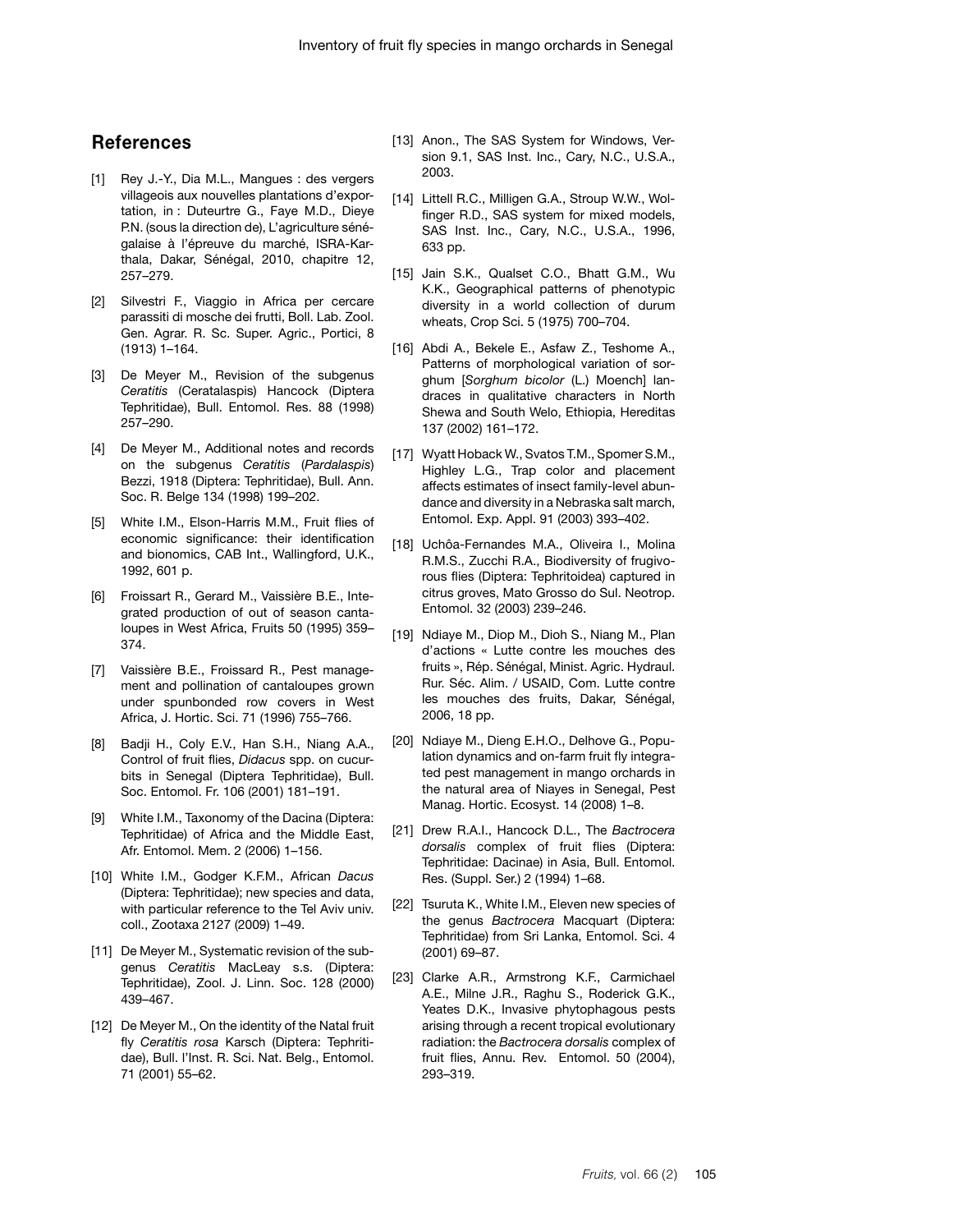- <span id="page-15-0"></span>[24] Lux S.A., Ekesi S., Dimbi S., Mohamed S., Billah M., Mango-infesting fruit flies in Africa: Perspectives and limitations of biological approaches to their management, in: Neuenschwander P., Borgemeister C., Langewald J. (Eds.), Biological control in IPM systems in Africa, CABI Publ., 2003, Wallingford, U.K., pp. 277–294.
- <span id="page-15-1"></span>[25] Mwatawala M.W., White I.M., Maerere A.P., Senkendo F.J., De Meyer M., A new invasive *Bactrocera* species (Diptera: Tephritidae) in Tanzania, Afr. Entomol. 12 (2004) 154–156.
- <span id="page-15-2"></span>[26] Luckman G., A helping hand for Sudan, Bull. Aust. Quar. Insp. Serv. 05, Canberra, Australia, 2004, p. 4.
- <span id="page-15-3"></span>[27] Vayssières J.-F., Rapport de mission sur l'essai « Piégeage de Tephritidae du manguier » au Sénégal, du 11 au 20 décembre 2004, CIRAD / COLEACP-PIP, Rapp. Int., Montpellier, France, 2004, 15 p.
- <span id="page-15-4"></span>[28] Vayssières J.-F., Georgen G., Lokossou O., Dossa P., Akponon C., A new *Bactrocera* species in Benin among mango fruit fly (Diptera: Tephritidae) species, Fruits 60 (2005) 371–377.
- <span id="page-15-5"></span>[29] Vayssières J.-F., Sinzogan A., Adandonon A., The new invasive fruit fly species *Bactrocera invadens* Drew Tsuruta & White, Reg. Control Fruit Fly Proj. West Afr., IITA-CIRAD, Leaflet n° 2, Cotonou, Benin, Apr. 2008, 4 p.
- <span id="page-15-6"></span>[30] De Meyer M., Robertson M., Mansell M., Ekesi S., Tsuruta K., Mwaiko W., Vayssières J.-F., Peterson T., Ecological niche and potential geographical distribution of the new invasive fruit fly *Bactrocera invadens* (Diptera Tephritidae), Bull. Entomol. Res. 100 (2010) 35–48.
- <span id="page-15-7"></span>[31] Vayssières J.-F., Rey J.-Y., Traoré L., Distribution and host plants of *Bactrocera cucurbitae* in West and Central Africa, Fruits 62 (2007) 391–396.
- <span id="page-15-8"></span>[32] White I.M., Taxonomy of the Dacina (Diptera: Tephritidae) of Africa and the Middle East, Afr. Entomol. Mem. 2 (2006) 1–156.
- <span id="page-15-9"></span>[33] Virgilio M., De Meyer M., White I.M., Backeljau T., African *Dacus* (Diptera: Tephritidae): molecular data and host plant associations do not corroborate morphology based classifications, Mol. Phylogenet. Evol. 51 (2009) 531–539.
- <span id="page-15-10"></span>[34] Vayssières J.-F., Korie S., Ayegnon D., Correlation of fruit fly (Diptera: Tephritidae) infestation of major mango cultivars in Borgou

(Benin) with abiotic and biotic factors and assessment of damage, Crop Prot. 28 (2009) 477–488.

- <span id="page-15-11"></span>[35] Anon., Pest risk analysis on *Bactrocera invadens*, Eur. Mediterr. Plant Prot. Org. (EPPO), Paris, France, 2010, 114 p.
- <span id="page-15-12"></span>[36] Rwomushana I., Ekesi S., Gordon I., Ogol C.K.P.O., Host plants and host plant preference studies for *Bactrocera invadens* (Diptera: Tephritidae) in Kenya, a new invasive fruit fly species in Africa, Ann. Entomol. Soc. Am. 101 (2008) 331–340.
- <span id="page-15-13"></span>[37] Mwatawala M., De Meyer M., Makundi R.H., Maerere A.P., Seasonality and host utilization of the invasive fruit fly, *Bactrocera invadens* (Dipt., Tephritidae) in central Tanzania, J. Appl. Entomol. 130 (2006) 530–537.
- <span id="page-15-16"></span>[38] Ndiayes O., Plantes-hôtes et facteurs déterminants sur les infestations dues à *Bactrocera invadens* et *Ceratitis cosyra* sur *Mangifera indica* dans la zone des Niayes et du plateau de Thiès, Univ. Thiès, Mém. DEA, Thiès, Sénégal, 2009, 67 p.
- <span id="page-15-15"></span>[39] Vayssières J.-F., Sinzogan A., Adandonon A., Range of cultivated and wild host plants of the main mango fruit fly species in Benin, Reg. Control Fruit Fly Proj. West Afr., IITA-CIRAD, Leaflet n° 8, Cotonou, Benin, Febr. 2009, 4 p.
- <span id="page-15-14"></span>[40] Vayssières J.-F., Korie S., Coulibaly T., Temple L., Boueyi S., The mango tree in northern Benin: cultivar inventory, yield assessment, early infested stages of mangos and economic loss due to the fruit fly (Diptera: Tephritidae), Fruits 63 (6) (2008) 335–348.
- <span id="page-15-17"></span>[41] Duyck P.-F., David P., Quilici S., A review of relationships between interspecific competition and invasions in fruit flies (Diptera: Tephritidae), Ecol. Entomol. 29 (2004) 511–520.
- <span id="page-15-18"></span>[42] Duyck P.-F., David P., Pavoine S., Quilici S., Can host-range allow niche differentiation of invasive polyphagous fruit flies (Diptera: Tephritidae) in La Réunion? Ecol. Entomol. 33 (2008) 439–452.
- <span id="page-15-19"></span>[43] Mwatawala M., De Meyer M., Makundi R.H., Maerere A.P., Biodiversity of fruit flies (Diptera: Tephritidae) in orchards in different agro-ecological zones of the Morogoro region, Tanzania, Fruits 61 (2006) 321–332.
- <span id="page-15-20"></span>[44] Ekesi S., Billah M.K., Nderitu P.W., Lux S.A., Rwomushana I., Evidence for competitive displacement of *Ceratitis cosyra* by the invasive fruit fly *Bactrocera invadens* (Diptera: